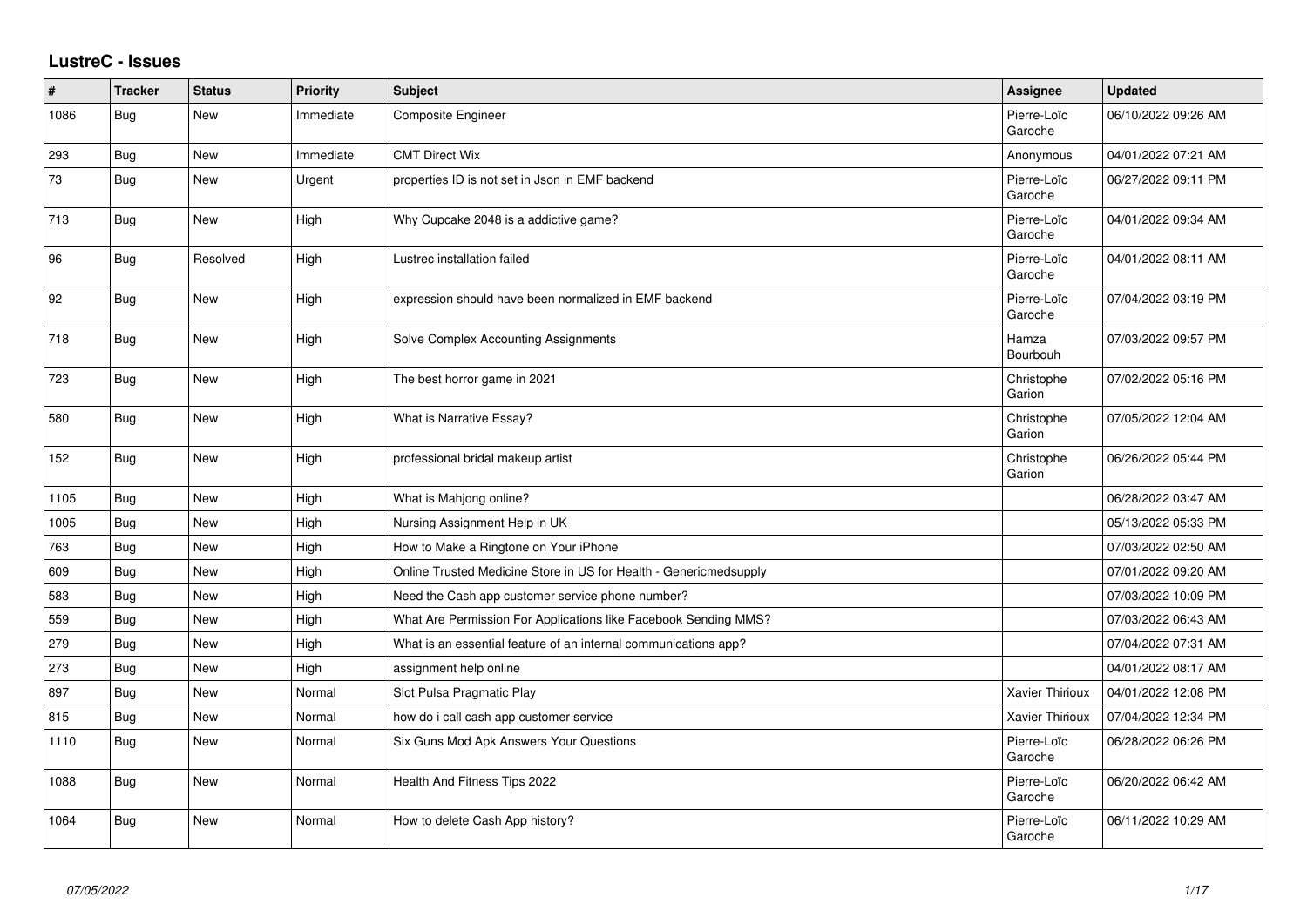| #    | <b>Tracker</b> | <b>Status</b> | <b>Priority</b> | <b>Subject</b>                                                                | Assignee               | <b>Updated</b>      |
|------|----------------|---------------|-----------------|-------------------------------------------------------------------------------|------------------------|---------------------|
| 1055 | <b>Bug</b>     | New           | Normal          | seo apk                                                                       | Pierre-Loïc<br>Garoche | 05/27/2022 06:23 AM |
| 1054 | <b>Bug</b>     | New           | Normal          | Apkmodule                                                                     | Pierre-Loïc<br>Garoche | 05/26/2022 03:37 PM |
| 1038 | <b>Bug</b>     | New           | Normal          | How to Fix Canon Printer Offline ISsue                                        | Pierre-Loïc<br>Garoche | 05/27/2022 05:25 AM |
| 1035 | <b>Bug</b>     | New           | Normal          | how to relieve spam score                                                     | Pierre-Loïc<br>Garoche | 05/18/2022 11:39 AM |
| 1010 | Bug            | New           | Normal          | what are the requirements to borrow money from cash app ? cash app borrow app | Pierre-Loïc<br>Garoche | 05/11/2022 09:29 AM |
| 1003 | <b>Bug</b>     | New           | Normal          | Drift F1 is a drifting car game inspired by F1's tracks.                      | Pierre-Loïc<br>Garoche | 05/10/2022 10:52 AM |
| 936  | <b>Bug</b>     | New           | Normal          | Avantages de l'extension AliTools pour faire du shopping sur Aliexpress       | Pierre-Loïc<br>Garoche | 04/12/2022 11:35 AM |
| 860  | Bug            | New           | Normal          | pokemon guide                                                                 | Pierre-Loïc<br>Garoche | 06/18/2022 08:18 PM |
| 837  | Bug            | New           | Normal          | To Create An Instagram Story                                                  | Pierre-Loïc<br>Garoche | 04/01/2022 08:58 AM |
| 829  | Bug            | New           | Normal          | Write My Dissertation For Me UK                                               | Pierre-Loïc<br>Garoche | 06/26/2022 04:13 AM |
| 814  | Bug            | New           | Normal          | Stage Fright Cure                                                             | Pierre-Loïc<br>Garoche | 06/28/2022 12:31 AM |
| 780  | Bug            | New           | Normal          | Best Whatsapp Modified APKs                                                   | Pierre-Loïc<br>Garoche | 07/04/2022 02:09 AM |
| 759  | Bug            | New           | Normal          | Canon IJ Network Tool                                                         | Pierre-Loïc<br>Garoche | 07/04/2022 09:13 AM |
| 727  | Bug            | New           | Normal          | Drive for speed simulator mod apk                                             | Pierre-Loïc<br>Garoche | 06/27/2022 06:33 AM |
| 707  | Bug            | New           | Normal          | Why Accounting Assignments Are Beneficial For The Students?                   | Pierre-Loïc<br>Garoche | 07/04/2022 06:59 PM |
| 674  | <b>Bug</b>     | New           | Normal          | The best game in 2021                                                         | Pierre-Loïc<br>Garoche | 07/03/2022 07:43 PM |
| 671  | Bug            | New           | Normal          | Hot games                                                                     | Pierre-Loïc<br>Garoche | 07/02/2022 07:17 PM |
| 663  | <b>Bug</b>     | New           | Normal          | Know how the Cash app twitches words in a detailed way.                       | Pierre-Loïc<br>Garoche | 06/28/2022 07:08 PM |
| 602  | <b>Bug</b>     | New           | Normal          | Best Essay Writing Service UK                                                 | Pierre-Loïc<br>Garoche | 07/05/2022 01:28 AM |
| 601  | <b>Bug</b>     | New           | Normal          | Best Essay Writing Service UK                                                 | Pierre-Loïc<br>Garoche | 07/04/2022 07:26 PM |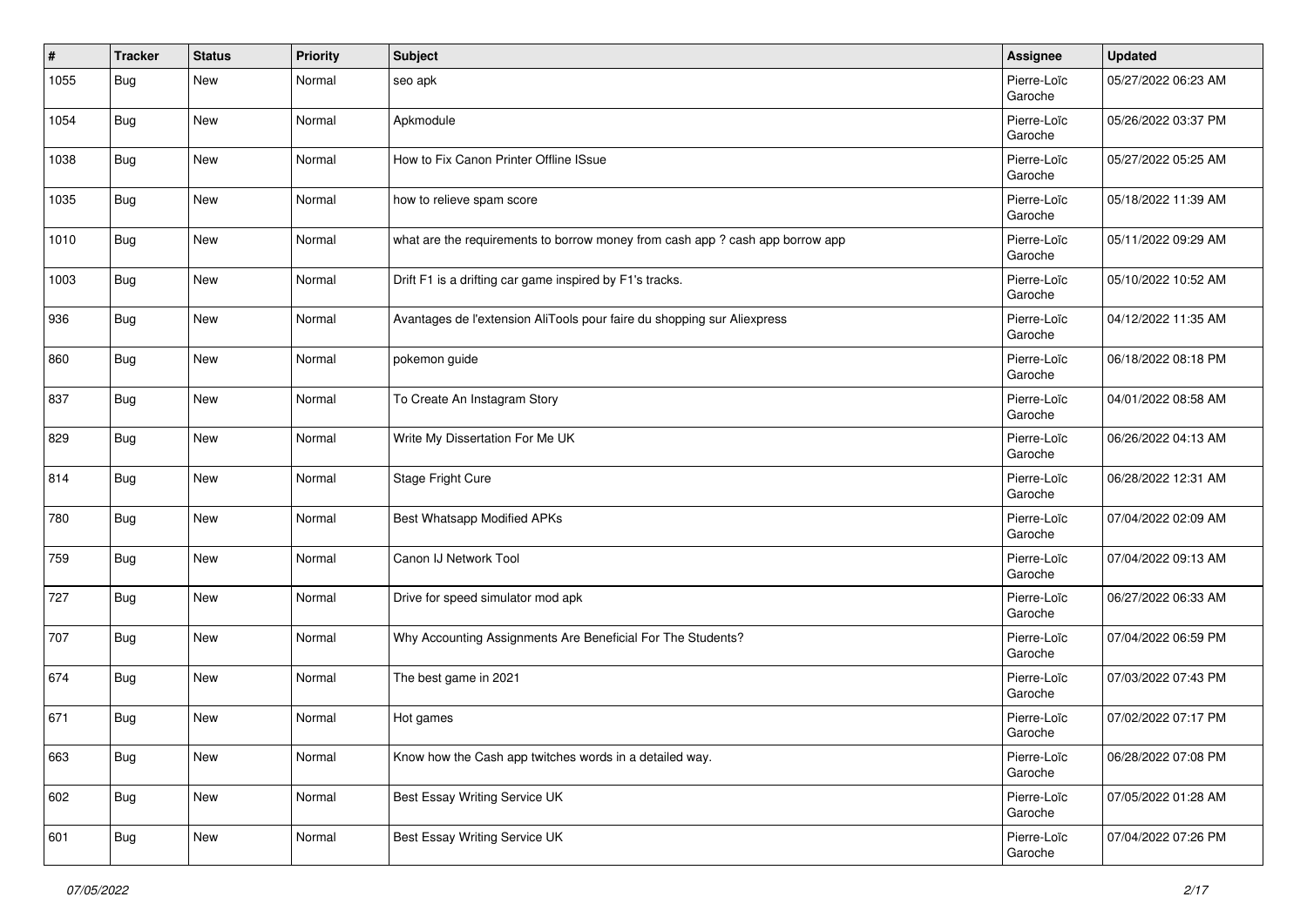| #    | <b>Tracker</b> | <b>Status</b> | <b>Priority</b> | <b>Subject</b>                                                                       | Assignee               | <b>Updated</b>      |
|------|----------------|---------------|-----------------|--------------------------------------------------------------------------------------|------------------------|---------------------|
| 582  | Bug            | New           | Normal          | Cash App Won't Let Me Send Money If There Is A Low Balance Available                 | Pierre-Loïc<br>Garoche | 07/03/2022 08:14 AM |
| 571  | <b>Bug</b>     | New           | Normal          | How may the Cash app dispute your trade?                                             | Pierre-Loïc<br>Garoche | 07/02/2022 11:09 AM |
| 570  | Bug            | New           | Normal          | What is Sutton bank cash app customer service phone number?                          | Pierre-Loïc<br>Garoche | 07/02/2022 10:33 AM |
| 569  | Bug            | New           | Normal          | What is the incoming and outgoing mail server for Outlook IMAP settings?             | Pierre-Loïc<br>Garoche | 07/02/2022 02:34 PM |
| 534  | Bug            | New           | Normal          | Know how to initiate cash app refund by contacting the technical team                | Pierre-Loïc<br>Garoche | 07/03/2022 09:23 AM |
| 523  | Bug            | New           | Normal          | What Is The Right Google Account Recovery Aid To Regain Account Access?              | Pierre-Loïc<br>Garoche | 07/04/2022 11:33 PM |
| 501  | Bug            | New           | Normal          | How Do I Annihilate Cash App Transfer Failed Problems Effectively                    | Pierre-Loïc<br>Garoche | 07/04/2022 10:14 PM |
| 500  | Bug            | New           | Normal          | Simply contact the technical team, to find the solution to cash app refund problems. | Pierre-Loïc<br>Garoche | 07/04/2022 09:39 AM |
| 275  | Bug            | New           | Normal          | Activate Cash App Card With Or Without QR - Step By Step Guide                       | Pierre-Loïc<br>Garoche | 07/04/2022 07:44 PM |
| 251  | Bug            | New           | Normal          | All About Cash App Transfer Fail Problems                                            | Pierre-Loïc<br>Garoche | 07/04/2022 07:45 PM |
| 249  | Bug            | New           | Normal          | Steps to Activate Cash App Card in Less then 2 Minutes - Get Information             | Pierre-Loïc<br>Garoche | 06/21/2022 07:52 PM |
| 231  | Bug            | New           | Normal          | Is the ringtone download difficult or not?                                           | Pierre-Loïc<br>Garoche | 07/04/2022 05:42 PM |
| 188  | Bug            | New           | Normal          | Why are university students buying assignments online?                               | Pierre-Loïc<br>Garoche | 07/04/2022 09:16 PM |
| 155  | Bug            | New           | Normal          | Cant access my cash app account                                                      | Pierre-Loïc<br>Garoche | 07/03/2022 07:17 AM |
| 120  | Bug            | New           | Normal          | ghfjtkx                                                                              | Pierre-Loïc<br>Garoche | 07/04/2022 07:28 AM |
| 88   | <b>Bug</b>     | New           | Normal          | kind2 output: When for node arguments                                                | Pierre-Loïc<br>Garoche | 07/04/2022 11:14 PM |
| 78   | Bug            | In Progress   | Normal          | Why generate MCDC conditions for constant flows?                                     | Pierre-Loïc<br>Garoche | 04/01/2022 08:08 AM |
| 74   | <b>Bug</b>     | New           | Normal          | const is not supported inside contract                                               | Pierre-Loïc<br>Garoche | 07/04/2022 11:38 PM |
| 72   | Bug            | New           | Normal          | Simulinkd does not match Lustre using EMF backend when using nested Merge expression | Pierre-Loïc<br>Garoche | 04/01/2022 08:06 AM |
| 1128 | <b>Bug</b>     | New           | Normal          | cvjvfbdi                                                                             | Hamza<br>Bourbouh      | 06/27/2022 01:52 PM |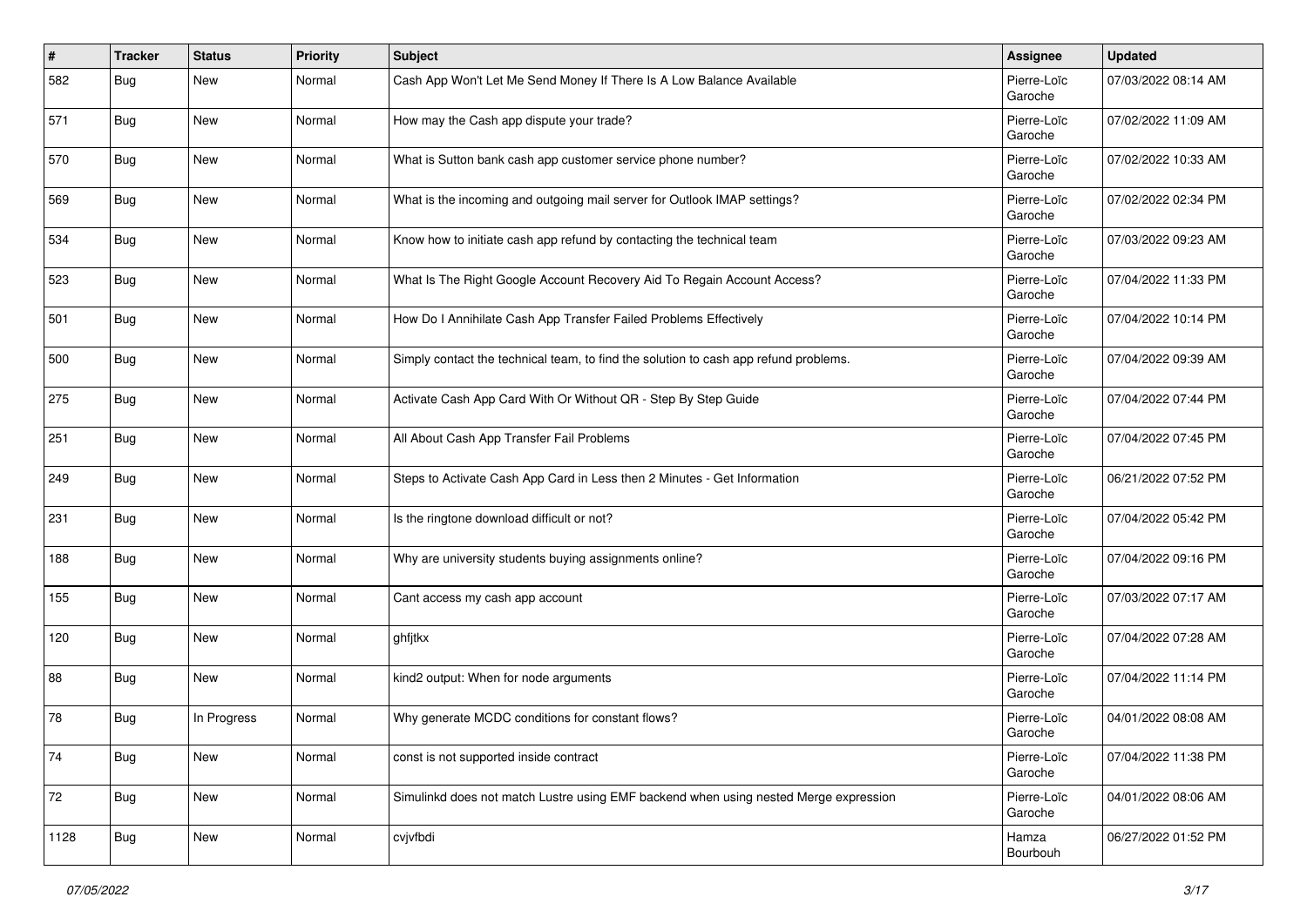| #    | <b>Tracker</b> | <b>Status</b> | <b>Priority</b> | <b>Subject</b>                                                                 | Assignee              | <b>Updated</b>      |
|------|----------------|---------------|-----------------|--------------------------------------------------------------------------------|-----------------------|---------------------|
| 976  | Bug            | New           | Normal          | How to delete the cash app account history right now?                          | Hamza<br>Bourbouh     | 06/28/2022 11:22 AM |
| 536  | Bug            | New           | Normal          | How to check the balance on the cash app card                                  | Hamza<br>Bourbouh     | 07/04/2022 10:58 PM |
| 162  | Bug            | New           | Normal          | gfyuik9                                                                        | Hamza<br>Bourbouh     | 04/01/2022 08:01 AM |
| 1047 | Bug            | New           | Normal          | Opensea                                                                        | Corentin<br>Lauverjat | 05/24/2022 02:32 PM |
| 818  | Bug            | New           | Normal          | Have you ever played a basketball game?                                        | Corentin<br>Lauverjat | 04/01/2022 08:55 AM |
| 761  | Bug            | New           | Normal          | What is it about basketball that makes it so popular in the United States?     | Corentin<br>Lauverjat | 07/03/2022 12:59 AM |
| 264  | Bug            | New           | Normal          | We Buy Your Unwanted Car                                                       | Corentin<br>Lauverjat | 07/03/2022 10:25 AM |
| 1093 | Bug            | New           | Normal          | Uniswap Exchange                                                               | Christophe<br>Garion  | 06/14/2022 11:55 AM |
| 1074 | <b>Bug</b>     | New           | Normal          | Dissertation writing help at economical rates!                                 | Christophe<br>Garion  | 06/06/2022 04:48 PM |
| 1000 | <b>Bug</b>     | New           | Normal          | Super easy way to zoom photos and upload to Instagram                          | Christophe<br>Garion  | 06/28/2022 06:14 PM |
| 986  | Bug            | New           | Normal          | dbhdsvbhdf                                                                     | Christophe<br>Garion  | 06/27/2022 04:12 PM |
| 955  | Bug            | New           | Normal          | How Long Does Verification Take On Cash App If You Apply For The Verification? | Christophe<br>Garion  | 06/25/2022 10:50 PM |
| 939  | Bug            | New           | Normal          | Ability to change sound notifications                                          | Christophe<br>Garion  | 06/27/2022 11:29 PM |
| 938  | Bug            | New           | Normal          | Would you like to have your own ringtone                                       | Christophe<br>Garion  | 06/26/2022 09:54 PM |
| 858  | Bug            | New           | Normal          | opourid                                                                        | Christophe<br>Garion  | 04/01/2022 09:13 AM |
| 805  | <b>Bug</b>     | New           | Normal          | Ketamine Online Store                                                          | Christophe<br>Garion  | 07/01/2022 02:49 AM |
| 797  | Bug            | New           | Normal          | Psychedelic                                                                    | Christophe<br>Garion  | 07/01/2022 03:52 AM |
| 722  | <b>Bug</b>     | New           | Normal          | Vergrößern Sie Instagram-Fotos mit instazoom                                   | Christophe<br>Garion  | 06/28/2022 07:21 AM |
| 694  | <b>Bug</b>     | New           | Normal          | How to Get Guidance On How To Cash App Withdrawal Limit?                       | Christophe<br>Garion  | 07/04/2022 05:17 PM |
| 579  | <b>Bug</b>     | New           | Normal          | YOUR CV MAKES YOUR FIRST IMPRESSION                                            | Christophe<br>Garion  | 07/04/2022 12:10 PM |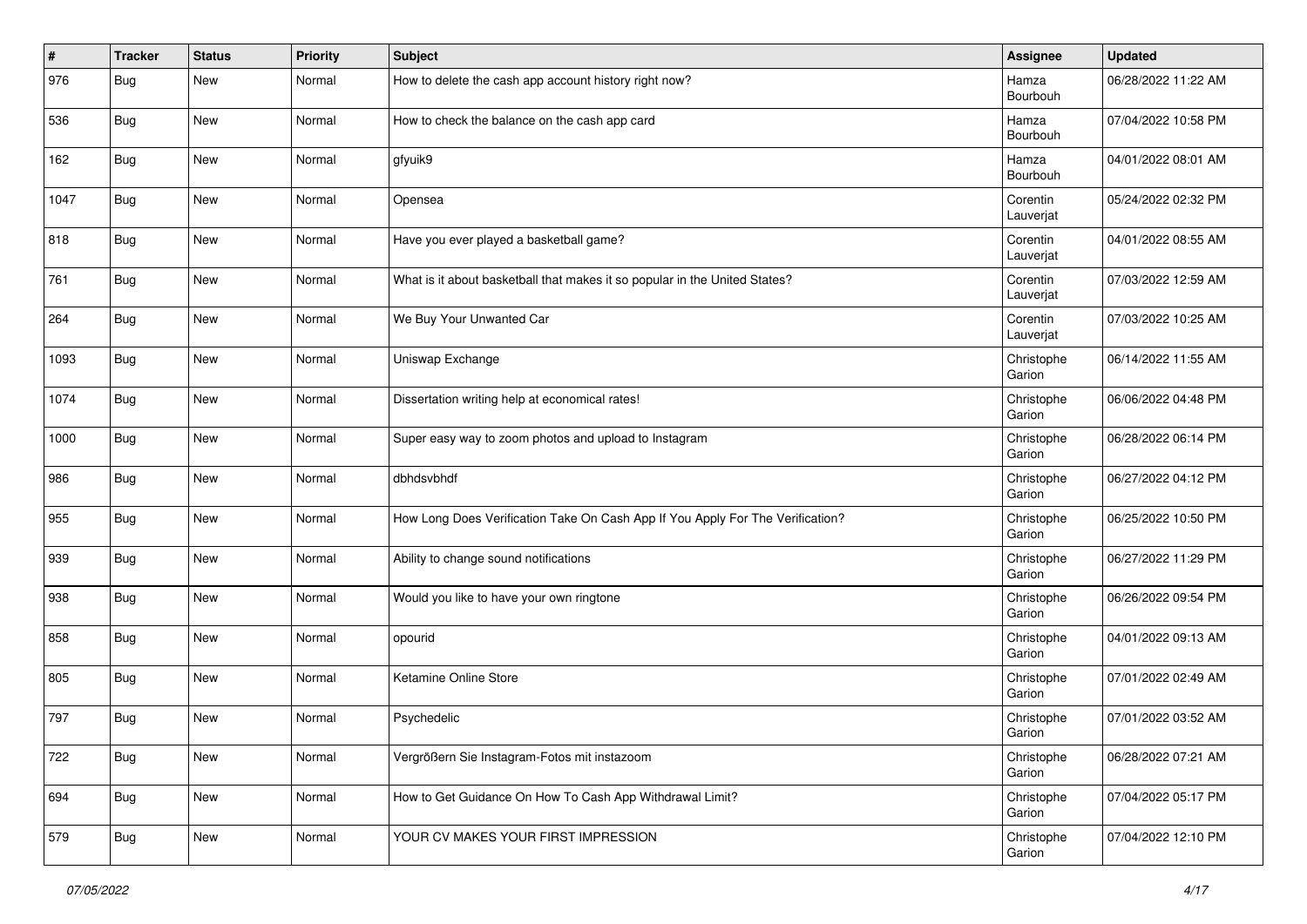| #    | <b>Tracker</b> | <b>Status</b> | <b>Priority</b> | <b>Subject</b>                                                               | Assignee             | <b>Updated</b>      |
|------|----------------|---------------|-----------------|------------------------------------------------------------------------------|----------------------|---------------------|
| 535  | <b>Bug</b>     | New           | Normal          | Getting Tangled Problems When You Try To Apply For Cash App Delete Account   | Christophe<br>Garion | 06/26/2022 04:51 PM |
| 498  | Bug            | New           | Normal          | Téléchargeur SoundCloud : SoundCloud en Mp3                                  | Christophe<br>Garion | 07/04/2022 11:36 PM |
| 270  | Bug            | New           | Normal          | Logo Mansion                                                                 | Christophe<br>Garion | 04/01/2022 08:20 AM |
| 153  | Bug            | New           | Normal          | urgent loan online                                                           | Christophe<br>Garion | 07/03/2022 10:31 AM |
| 531  | Bug            | New           | Normal          | Cheap Assignment Writing Service UK                                          | Anonymous            | 07/04/2022 12:17 PM |
| 530  | Bug            | New           | Normal          | Cheap Assignment Writing Service UK                                          | Anonymous            | 07/04/2022 01:35 AM |
| 513  | <b>Bug</b>     | New           | Normal          | Unlock cash app account using the easy steps:                                | Anonymous            | 07/03/2022 04:36 PM |
| 274  | <b>Bug</b>     | New           | Normal          | How AI is transforming coupon marketing campaigns?                           | Anonymous            | 06/27/2022 01:54 PM |
| 269  | Bug            | New           | Normal          | Is there such a site for app design?                                         | Anonymous            | 07/04/2022 11:15 PM |
| 226  | Bug            | New           | Normal          | How to find reliable service reviews                                         | Anonymous            | 04/01/2022 08:46 AM |
| 167  | Bug            | New           | Normal          | instant loan without documents                                               | Anonymous            | 07/02/2022 02:31 PM |
| 118  | Bug            | New           | Normal          | golf                                                                         | Anonymous            | 07/04/2022 12:35 PM |
| 1143 | <b>Bug</b>     | New           | Normal          | Soap2day                                                                     |                      | 07/04/2022 11:04 AM |
| 1137 | Bug            | New           | Normal          | Professional report                                                          |                      | 07/01/2022 05:19 PM |
| 1136 | Bug            | New           | Normal          | Can I Talk To A Live Person At Facebook? Clarify Concerns Effectively        |                      | 07/01/2022 08:10 AM |
| 1135 | Bug            | New           | Normal          | How to word games - 5 letter words                                           |                      | 07/01/2022 05:52 AM |
| 1134 | Bug            | New           | Normal          | Is WhatsApp Aero Worth Downloading?                                          |                      | 07/01/2022 04:03 AM |
| 1133 | Bug            | New           | Normal          | Flagle, what is it?                                                          |                      | 06/30/2022 10:37 AM |
| 1132 | Bug            | New           | Normal          | Registration process on Huobi                                                |                      | 06/30/2022 05:10 AM |
| 1131 | Bug            | New           | Normal          | Calculatrice Forex pour calculer les paramètres de la copie des transactions |                      | 06/29/2022 07:24 PM |
| 1129 | Bug            | New           | Normal          | how to enable direct deposit on cash app?                                    |                      | 06/28/2022 10:44 AM |
| 1127 | Bug            | <b>New</b>    | Normal          | Is there any support to find Google Feud answers?                            |                      | 06/27/2022 04:27 AM |
| 1126 | <b>Bug</b>     | New           | Normal          | 1PLSD                                                                        |                      | 06/25/2022 09:36 AM |
| 1125 | <b>Bug</b>     | New           | Normal          | What is Wordscapes?                                                          |                      | 06/24/2022 09:05 AM |
| 1124 | <b>Bug</b>     | New           | Normal          | Cookie clicker unblocked                                                     |                      | 06/24/2022 05:14 AM |
| 1123 | Bug            | New           | Normal          | Where To Watch FIFA World Cup 2022                                           |                      | 06/24/2022 03:51 AM |
| 1122 | <b>Bug</b>     | New           | Normal          | Count the number of words on the Microsoft Word application in the phone     |                      | 06/23/2022 04:19 AM |
| 1121 | <b>Bug</b>     | New           | Normal          | LustreC do not run                                                           |                      | 06/22/2022 08:43 AM |
| 1120 | Bug            | New           | Normal          | Summary of 5 best coloring apps on phones                                    |                      | 06/26/2022 11:32 AM |
| 1119 | <b>Bug</b>     | New           | Normal          | Klondike Solitaire                                                           |                      | 06/27/2022 03:00 PM |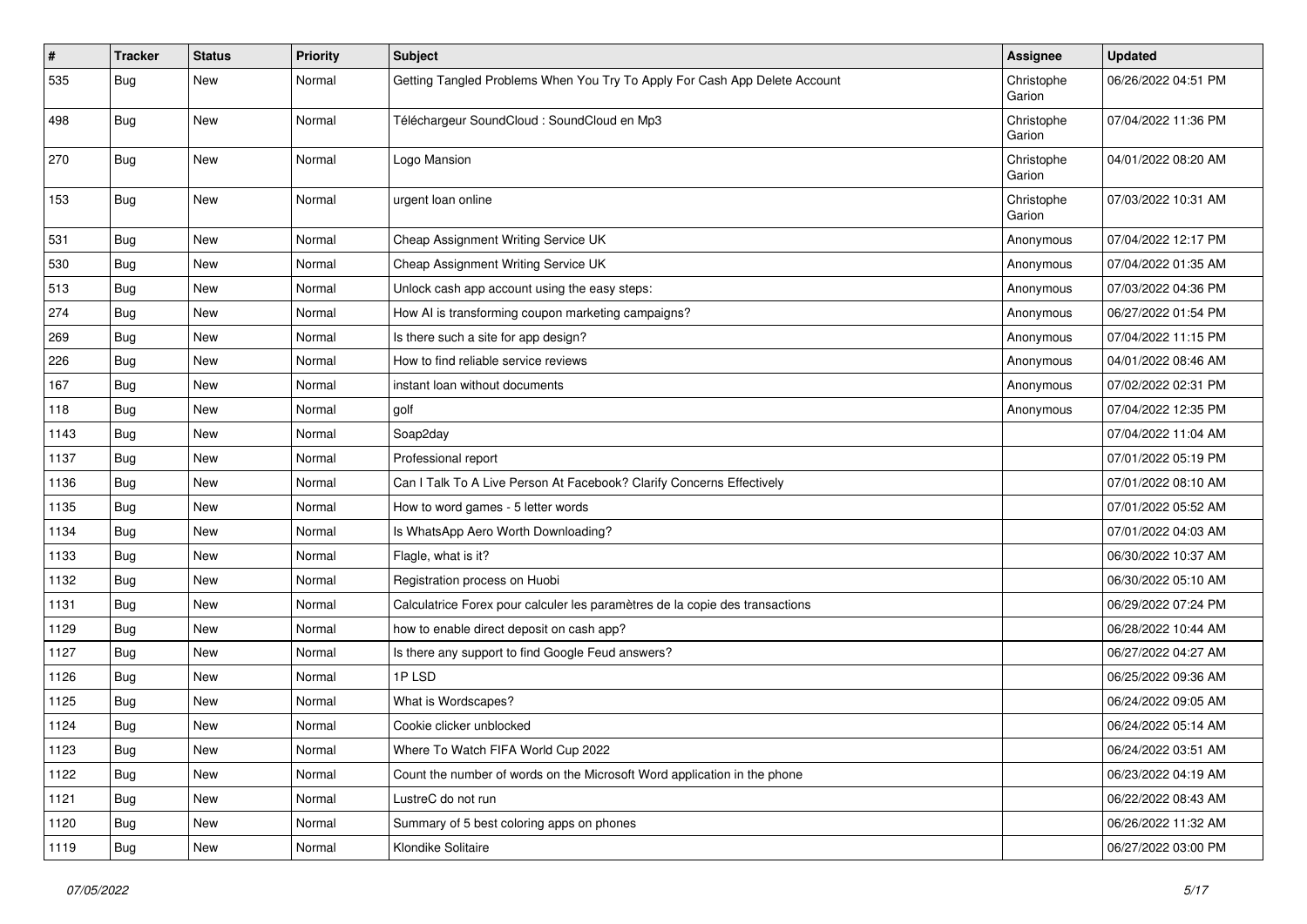| $\vert$ # | <b>Tracker</b> | <b>Status</b> | <b>Priority</b> | <b>Subject</b>                                                                                                                                           | Assignee | <b>Updated</b>      |
|-----------|----------------|---------------|-----------------|----------------------------------------------------------------------------------------------------------------------------------------------------------|----------|---------------------|
| 1118      | Bug            | New           | Normal          | <b>Gameplay Minecraft</b>                                                                                                                                |          | 06/27/2022 10:33 AM |
| 1117      | Bug            | New           | Normal          | Equal Words - Word search game for PC and Windows Phone                                                                                                  |          | 06/29/2022 04:58 AM |
| 1116      | Bug            | New           | Normal          | ipTV smarts pro                                                                                                                                          |          | 06/29/2022 09:27 AM |
| 1115      | Bug            | New           | Normal          | How to access your saved favorite Tiktok                                                                                                                 |          | 06/28/2022 03:59 PM |
| 1114      | Bug            | New           | Normal          | To control the car, all you must do is click to go left or right and release the button to go straight.                                                  |          | 06/29/2022 09:05 AM |
| 1113      | Bug            | New           | Normal          | Press the button to control your car                                                                                                                     |          | 06/20/2022 12:09 PM |
| 1112      | Bug            | New           | Normal          | What Cash App Policy Says If Random Person Sent Me Money On Cash App?                                                                                    |          | 06/27/2022 02:39 AM |
| 1111      | <b>Bug</b>     | New           | Normal          | LOLBeans is a fun battle royale game where you race with other players while avoiding obstacles. Reach the<br>end of the course in competitive gameplay! |          | 07/04/2022 12:23 PM |
| 1108      | Bug            | New           | Normal          | Six Guns Mod Apk Answers Your Questions                                                                                                                  |          | 06/26/2022 06:26 PM |
| 1106      | Bug            | New           | Normal          | How Do I Get Cash App ++ Without Confronting Any Technical Glitches?                                                                                     |          | 06/25/2022 09:53 PM |
| 1104      | Bug            | New           | Normal          | Idle game fix bug                                                                                                                                        |          | 06/26/2022 06:52 PM |
| 1103      | Bug            | New           | Normal          | Idle game fix bug                                                                                                                                        |          | 06/25/2022 09:08 PM |
| 1102      | Bug            | New           | Normal          | Charlottesville Travel Guide?                                                                                                                            |          | 07/04/2022 12:20 PM |
| 1101      | Bug            | New           | Normal          | How to Delete Cash App History at once?                                                                                                                  |          | 06/27/2022 01:33 PM |
| 1098      | Bug            | New           | Normal          | Life of a Fisherman                                                                                                                                      |          | 07/03/2022 10:56 PM |
| 1097      | Bug            | New           | Normal          | Race and experience new life.                                                                                                                            |          | 06/26/2022 04:22 PM |
| 1096      | Bug            | New           | Normal          | Race and experience new life.                                                                                                                            |          | 06/26/2022 06:07 PM |
| 1094      | Bug            | New           | Normal          | What time does direct deposit hit Cash App?                                                                                                              |          | 06/14/2022 03:27 PM |
| 1092      | Bug            | New           | Normal          | Ellison Estate Vineyard                                                                                                                                  |          | 06/20/2022 12:03 PM |
| 1091      | Bug            | New           | Normal          | Find family fun indoors and outdoors in the Jungfrau Region                                                                                              |          | 06/14/2022 09:33 AM |
| 1090      | Bug            | New           | Normal          | Pay Someone To Do My Assignment                                                                                                                          |          | 06/11/2022 03:15 PM |
| 1089      | Bug            | New           | Normal          | Pay Someone To Do My Assignment                                                                                                                          |          | 06/15/2022 04:44 AM |
| 1087      | <b>Bug</b>     | New           | Normal          | How do new writers start out?                                                                                                                            |          | 06/29/2022 10:43 AM |
| 1084      | Bug            | New           | Normal          | <b>Trippie Redd</b>                                                                                                                                      |          | 06/11/2022 09:05 AM |
| 1083      | Bug            | New           | Normal          | coin base review                                                                                                                                         |          | 06/11/2022 09:13 AM |
| 1082      | Bug            | New           | Normal          | Reset chime bank password without phone number                                                                                                           |          | 06/15/2022 11:56 AM |
| 1080      | Bug            | New           | Normal          | How to use Math Wallet   Nexo wallet   CoinTiger Exchange                                                                                                |          | 06/15/2022 11:56 AM |
| 1079      | <b>Bug</b>     | New           | Normal          | How to get cheap psychology assignment?                                                                                                                  |          | 06/15/2022 06:00 AM |
| 1078      | <b>Bug</b>     | New           | Normal          | What Bank Is Cash App On Plaid? Find Clarity And Assistance                                                                                              |          | 06/15/2022 11:56 AM |
| 1077      | Bug            | New           | Normal          | Les excellentes façons d'utiliser ces images                                                                                                             |          | 07/04/2022 07:18 PM |
| 1076      | <b>Bug</b>     | New           | Normal          | DedicatedHosting4u                                                                                                                                       |          | 06/11/2022 09:15 AM |
| 1073      | <b>Bug</b>     | New           | Normal          | Cricut Design Space                                                                                                                                      |          | 07/01/2022 06:20 AM |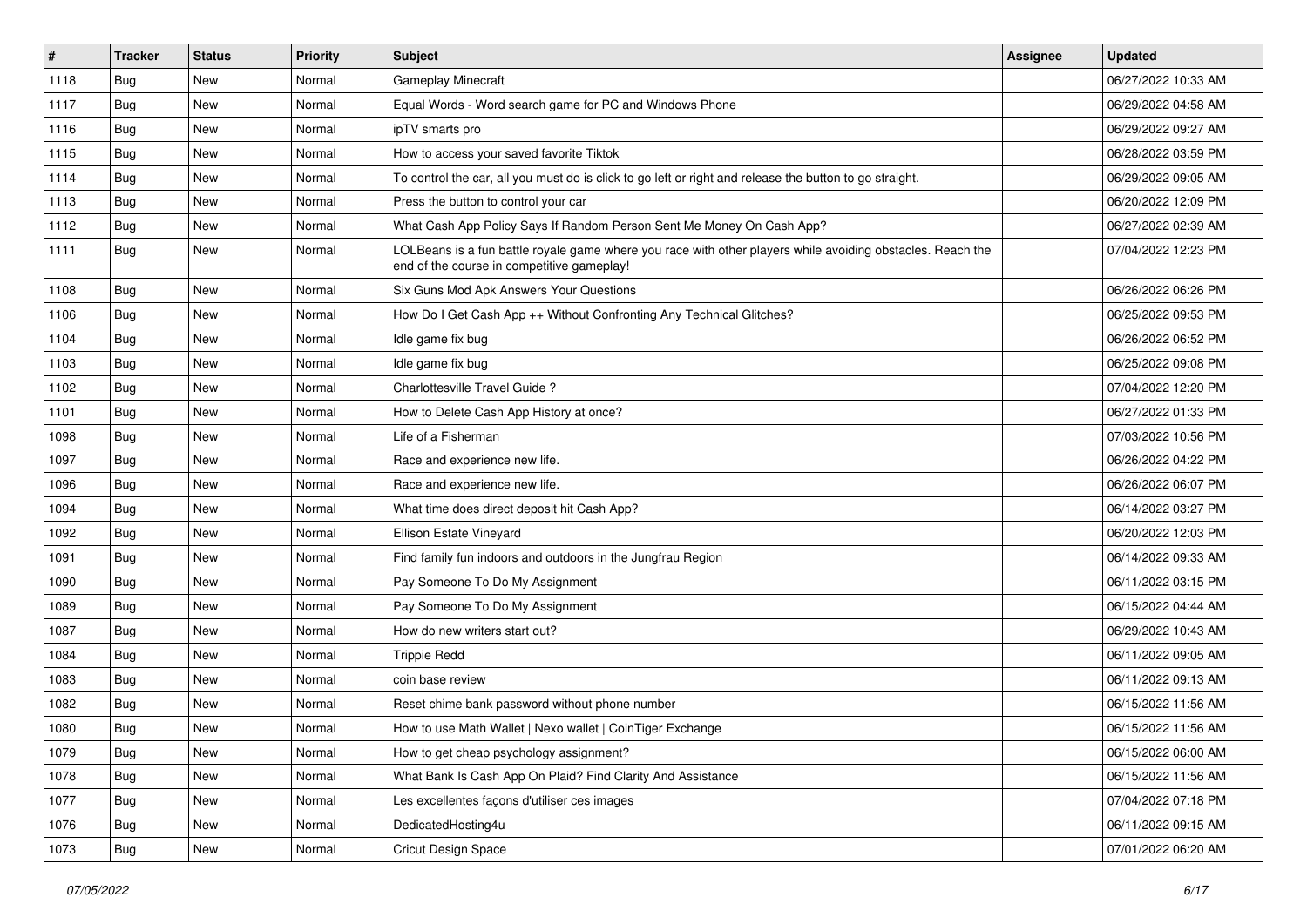| $\vert$ # | <b>Tracker</b> | <b>Status</b> | <b>Priority</b> | <b>Subject</b>                                                           | Assignee | <b>Updated</b>      |
|-----------|----------------|---------------|-----------------|--------------------------------------------------------------------------|----------|---------------------|
| 1072      | Bug            | New           | Normal          | ij.start canon                                                           |          | 06/21/2022 06:56 PM |
| 1071      | Bug            | New           | Normal          | Cinema HD Review - Cinemahdv2.net                                        |          | 06/21/2022 06:54 PM |
| 1069      | Bug            | New           | Normal          | how to get cash app support phone number 24*7 available                  |          | 06/29/2022 05:37 PM |
| 1068      | <b>Bug</b>     | New           | Normal          | 123.hp.com/laserjet                                                      |          | 05/31/2022 12:22 PM |
| 1067      | Bug            | New           | Normal          | Cricut.com/setup                                                         |          | 05/31/2022 12:19 PM |
| 1065      | Bug            | New           | Normal          | The top foreign language training game in 2022                           |          | 06/07/2022 04:05 AM |
| 1063      | Bug            | New           | Normal          | 123.hp.com/laserjet                                                      |          | 05/28/2022 12:27 PM |
| 1062      | <b>Bug</b>     | New           | Normal          | Cricut.com/setup                                                         |          | 05/28/2022 12:26 PM |
| 1061      | Bug            | New           | Normal          | Cricut.com/setup                                                         |          | 05/28/2022 12:24 PM |
| 1060      | Bug            | New           | Normal          | How to Use Panda Helper to Speed Up Your iOS                             |          | 05/28/2022 09:12 AM |
| 1059      | Bug            | New           | Normal          | 123.hp.com/laserjet                                                      |          | 05/28/2022 08:29 AM |
| 1058      | Bug            | New           | Normal          | Cricut.com/setup                                                         |          | 05/28/2022 08:28 AM |
| 1057      | Bug            | New           | Normal          | <b>CCPlay Education Edition APK</b>                                      |          | 06/07/2022 04:07 AM |
| 1053      | <b>Bug</b>     | New           | Normal          | Game Geometry Dash                                                       |          | 05/26/2022 11:30 AM |
| 1052      | Bug            | New           | Normal          | Build Now GG is a new battle royale game.                                |          | 05/26/2022 04:24 AM |
| 1051      | Bug            | New           | Normal          | Dental Supplies USA                                                      |          | 06/11/2022 09:20 PM |
| 1048      | <b>Bug</b>     | New           | Normal          | So zeigen Sie ein Instagram-Profilbild an und vergrößern es              |          | 05/25/2022 06:56 AM |
| 1046      | Bug            | New           | Normal          | 123.hp.com/laserjet                                                      |          | 05/24/2022 10:46 AM |
| 1045      | Bug            | New           | Normal          | Cricut.com/setup                                                         |          | 05/24/2022 10:45 AM |
| 1044      | Bug            | New           | Normal          | Can I Disapprove If Random Person Sent Me Money On Cash App?             |          | 05/26/2022 03:51 PM |
| 1043      | Bug            | New           | Normal          | What Is The Right Way To Troubleshoot Cash App Transfer Failed Problems? |          | 05/25/2022 01:16 PM |
| 1042      | Bug            | New           | Normal          | How to set up direct deposit on cash app?                                |          | 05/25/2022 01:17 PM |
| 1041      | Bug            | New           | Normal          | Count words in Word on the computer                                      |          | 05/27/2022 02:16 PM |
| 1040      | <b>Bug</b>     | New           | Normal          | thabet                                                                   |          | 05/19/2022 08:05 PM |
| 1039      | Bug            | New           | Normal          | How to Get Tickmill Bonuses for Free                                     |          | 05/26/2022 05:43 PM |
| 1036      | Bug            | New           | Normal          | <b>VPS Material</b>                                                      |          | 05/18/2022 09:34 PM |
| 1034      | <b>Bug</b>     | New           | Normal          | Download Teaching Feeling For Android                                    |          | 05/20/2022 09:25 AM |
| 1033      | <b>Bug</b>     | New           | Normal          | The best slope 2 online games to play right now                          |          | 05/17/2022 10:55 AM |
| 1032      | <b>Bug</b>     | New           | Normal          | How To Play The Wordle Game                                              |          | 05/17/2022 10:37 AM |
| 1031      | <b>Bug</b>     | New           | Normal          | <b>IAFT Traders Union</b>                                                |          | 05/16/2022 03:14 PM |
| 1030      | Bug            | New           | Normal          | <b>IAFT Traders Union</b>                                                |          | 05/16/2022 03:13 PM |
| 1029      | <b>Bug</b>     | New           | Normal          | 5 Reasons Why People Love Coloring Pages?                                |          | 05/16/2022 11:53 AM |
| 1028      | <b>Bug</b>     | New           | Normal          | The Best Free Online Game to Play with Friends                           |          | 05/16/2022 05:00 AM |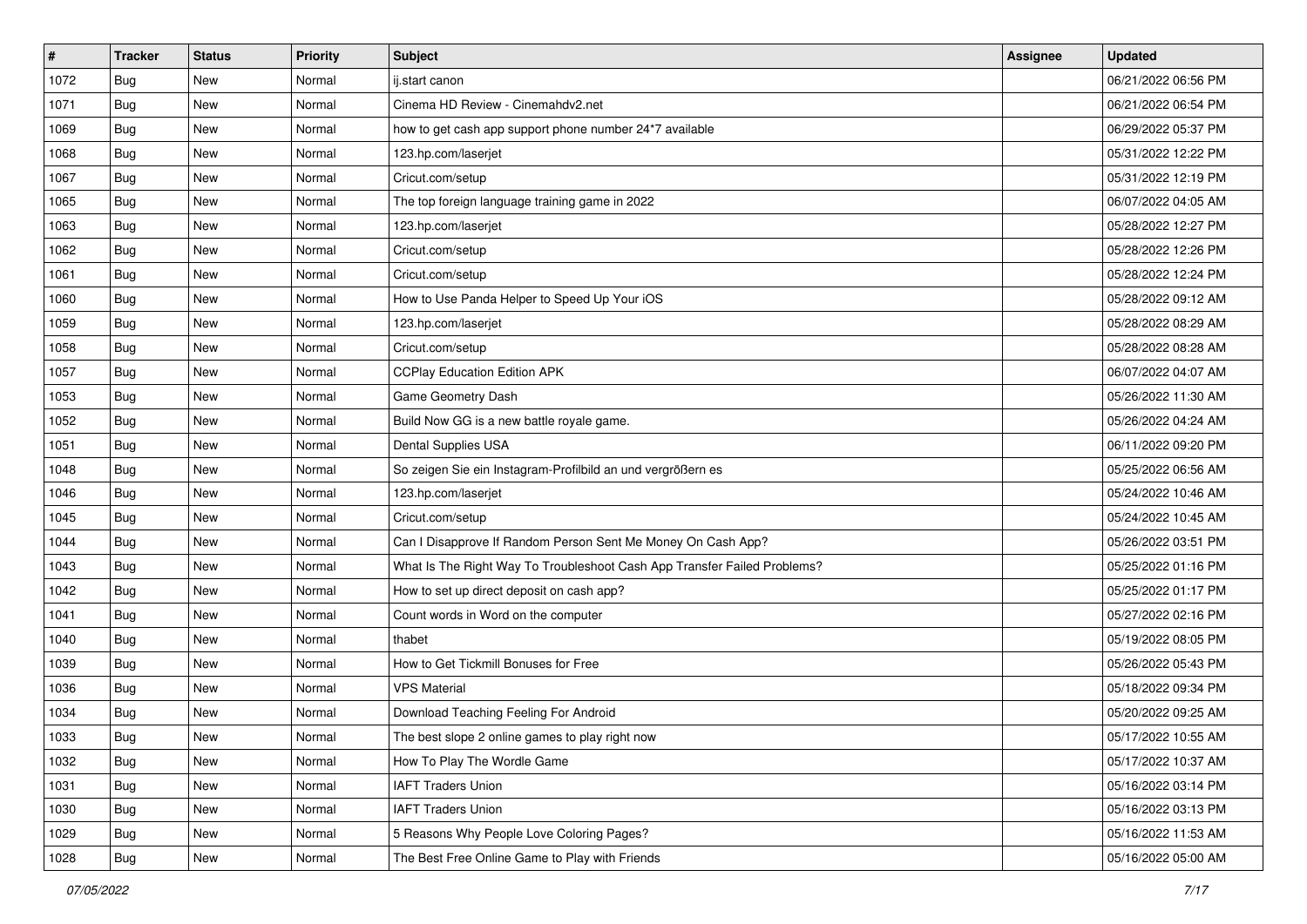| $\sharp$ | <b>Tracker</b> | <b>Status</b> | <b>Priority</b> | <b>Subject</b>                                                             | Assignee | <b>Updated</b>      |
|----------|----------------|---------------|-----------------|----------------------------------------------------------------------------|----------|---------------------|
| 1027     | Bug            | New           | Normal          | Word hurdle: Viral and Fun Online Game                                     |          | 06/25/2022 06:13 PM |
| 1026     | Bug            | <b>New</b>    | Normal          | New Puzzle Game for All Age - Dordle                                       |          | 06/25/2022 06:17 PM |
| 1025     | Bug            | New           | Normal          | how to change the logo in wordpress                                        |          | 06/25/2022 06:20 PM |
| 1024     | Bug            | New           | Normal          | How to choose the right broker                                             |          | 06/25/2022 06:23 PM |
| 1023     | Bug            | New           | Normal          | Questions That Are Typically Asked About Trap The Cat                      |          | 05/14/2022 03:51 AM |
| 1022     | Bug            | New           | Normal          | 123.hp.com/laserjet                                                        |          | 05/13/2022 01:25 PM |
| 1021     | Bug            | New           | Normal          | Cricut.com/setup                                                           |          | 05/26/2022 12:21 AM |
| 1020     | <b>Bug</b>     | New           | Normal          | Cricut.com/setup                                                           |          | 05/13/2022 11:14 AM |
| 1019     | Bug            | New           | Normal          | Cricut.com/setup                                                           |          | 05/13/2022 11:13 AM |
| 1018     | Bug            | New           | Normal          | So erhalten Sie ein kostenloses Hörbuch                                    |          | 07/04/2022 03:37 AM |
| 1016     | <b>Bug</b>     | New           | Normal          | Klondike Solitaire                                                         |          | 05/12/2022 09:03 AM |
| 1015     | Bug            | New           | Normal          | Is it possible to send books for free?                                     |          | 05/11/2022 04:05 PM |
| 1014     | Bug            | New           | Normal          | how to get chime routing and account number ? chime routing number florida |          | 05/11/2022 12:42 PM |
| 1013     | <b>Bug</b>     | New           | Normal          | ij.start canon                                                             |          | 05/11/2022 11:31 AM |
| 1012     | Bug            | New           | Normal          | Cricut.com/setup                                                           |          | 05/11/2022 11:30 AM |
| 1011     | Bug            | New           | Normal          | Summary of 10 best coloring apps on phones                                 |          | 05/11/2022 10:58 AM |
| 1009     | Bug            | New           | Normal          | How to change routing number on Cash App?                                  |          | 05/11/2022 07:13 AM |
| 1008     | Bug            | New           | Normal          | Who was the first black woman to anchor a newscast?                        |          | 05/10/2022 03:13 PM |
| 1007     | Bug            | New           | Normal          | "ij.start canon                                                            |          | 05/18/2022 10:40 AM |
| 1006     | <b>Bug</b>     | <b>New</b>    | Normal          | Cricut.com/setup                                                           |          | 05/10/2022 01:22 PM |
| 1004     | Bug            | New           | Normal          | you get to pinch and drag a man with a very flexible face                  |          | 05/10/2022 10:59 AM |
| 1002     | Bug            | New           | Normal          | Chemistry Assignment Help                                                  |          | 06/04/2022 09:58 AM |
| 1001     | Bug            | New           | Normal          | Venmo Keep Saying Error?                                                   |          | 06/27/2022 02:20 AM |
| 999      | <b>Bug</b>     | New           | Normal          | Is there a way to find Google Feud answers?                                |          | 06/28/2022 01:27 AM |
| 998      | Bug            | New           | Normal          | Is It Hard to Solve Wordle An                                              |          | 06/27/2022 12:24 AM |
| 997      | Bug            | New           | Normal          | 123.hp.com/laserjet                                                        |          | 06/28/2022 09:48 AM |
| 996      | Bug            | New           | Normal          | Cricut.com/setup                                                           |          | 06/27/2022 07:12 AM |
| 993      | i Bug          | New           | Normal          | IO Games Free Online                                                       |          | 06/26/2022 09:41 AM |
| 992      | Bug            | New           | Normal          | So vergrößern Sie Ihr Instagram-Profilbild                                 |          | 06/26/2022 11:29 PM |
| 991      | Bug            | New           | Normal          | <b>MDMA MOLLY</b>                                                          |          | 05/03/2022 12:03 AM |
| 990      | <b>Bug</b>     | New           | Normal          | Mushrooms                                                                  |          | 06/26/2022 05:41 AM |
| 989      | Bug            | New           | Normal          | Barewoods Wax Cigar                                                        |          | 07/04/2022 07:09 AM |
| 988      | <b>Bug</b>     | New           | Normal          | <b>Medicinal Mushrooms</b>                                                 |          | 06/27/2022 09:33 AM |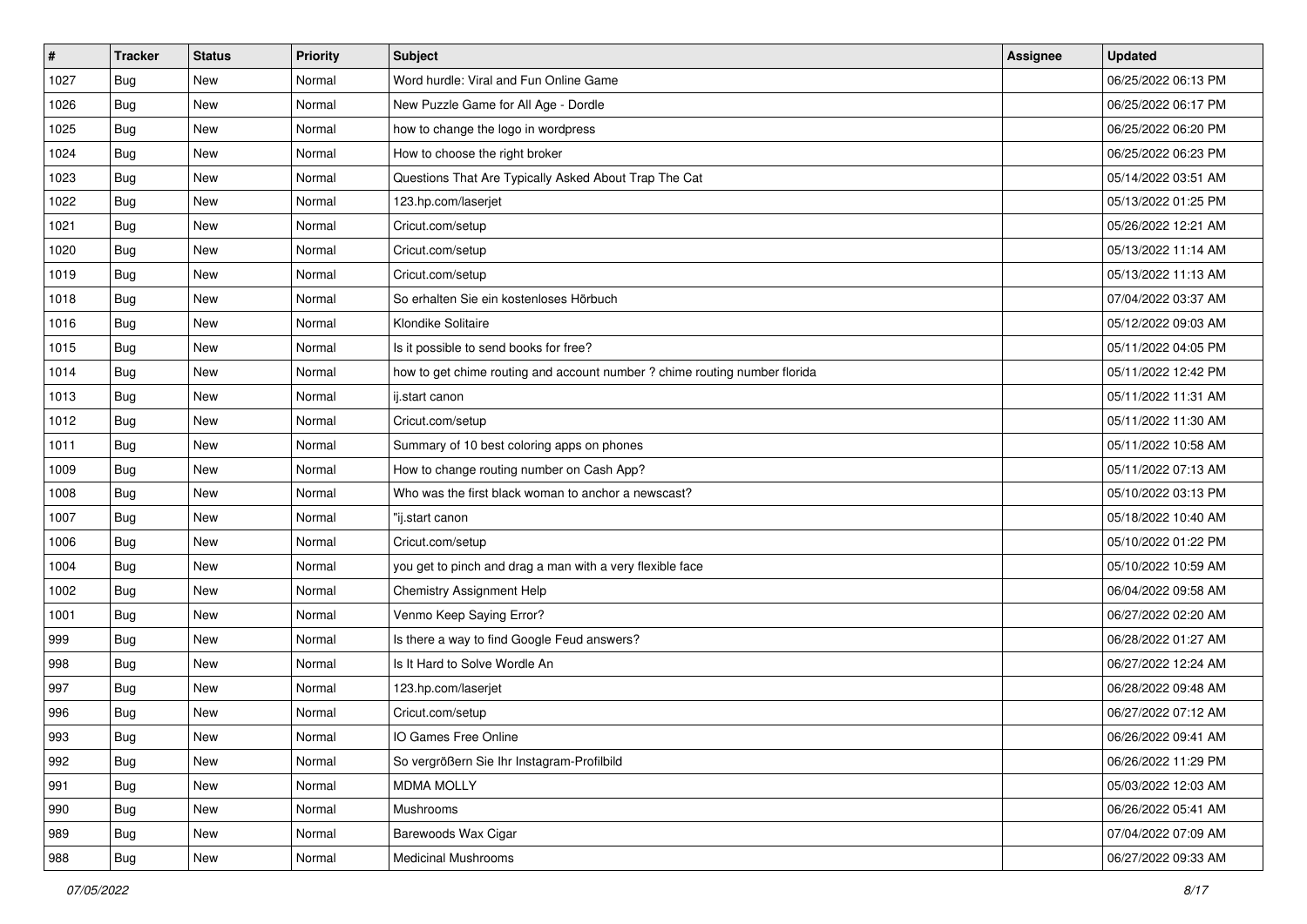| $\sharp$ | <b>Tracker</b> | <b>Status</b> | Priority | Subject                                                                                | <b>Assignee</b> | <b>Updated</b>      |
|----------|----------------|---------------|----------|----------------------------------------------------------------------------------------|-----------------|---------------------|
| 987      | Bug            | New           | Normal   | <b>Medicinal Mushrooms</b>                                                             |                 | 06/27/2022 07:13 PM |
| 985      | Bug            | <b>New</b>    | Normal   | Find out the vitality of Facebook Phone Number:                                        |                 | 06/27/2022 05:39 AM |
| 984      | Bug            | New           | Normal   | How to disable, permanently delete Twitter account on phone, PC                        |                 | 07/04/2022 07:11 AM |
| 983      | Bug            | <b>New</b>    | Normal   | Finding issue in tekken 3 game?                                                        |                 | 06/28/2022 03:26 AM |
| 982      | Bug            | New           | Normal   | Five sites that let you download free scenarios for your iPhone                        |                 | 05/07/2022 09:34 PM |
| 981      | Bug            | New           | Normal   | VidMate Mod APK                                                                        |                 | 06/28/2022 11:24 AM |
| 980      | Bug            | New           | Normal   | Free Gas Cards for the Unemployed                                                      |                 | 06/28/2022 02:54 PM |
| 979      | Bug            | New           | Normal   | Free Gas Cards for the Unemployed                                                      |                 | 06/25/2022 09:02 PM |
| 978      | Bug            | New           | Normal   | Delamore Lodge is a place to stay.                                                     |                 | 06/27/2022 04:57 AM |
| 977      | Bug            | New           | Normal   | Fans of the Old Country will like this book.                                           |                 | 07/04/2022 06:54 AM |
| 975      | <b>Bug</b>     | New           | Normal   | Payback 2 Mod APK                                                                      |                 | 05/05/2022 10:56 AM |
| 974      | Bug            | New           | Normal   | Watch NCAA Football Live Streaming Free                                                |                 | 06/26/2022 05:33 PM |
| 972      | Bug            | <b>New</b>    | Normal   | How To Borrow Money From The Cash App? Get To Know About The Same                      |                 | 04/25/2022 07:30 AM |
| 971      | Bug            | New           | Normal   | How Do I Check Balance On Cash App Card With Optimum Ease?                             |                 | 06/27/2022 08:16 PM |
| 970      | <b>Bug</b>     | New           | Normal   | The Amount Of Time Does Cash App Direct Deposit Time Take?                             |                 | 06/26/2022 07:32 PM |
| 969      | Bug            | New           | Normal   | Watch NCAA Football Live Match Free                                                    |                 | 06/28/2022 01:31 PM |
| 966      | Bug            | New           | Normal   | How to Download the Filmes                                                             |                 | 06/27/2022 03:25 AM |
| 965      | Bug            | New           | Normal   | Go with cash app customer service to know where I can load my cash app card            |                 | 06/28/2022 04:30 AM |
| 964      | Bug            | New           | Normal   | Can I Fix Cash App Transfer Failed Issues By Adding Sufficient Funds?                  |                 | 07/03/2022 11:10 PM |
| 962      | Bug            | New           | Normal   | Kostenlose Hörbücher                                                                   |                 | 06/26/2022 10:45 PM |
| 961      | Bug            | New           | Normal   | TeaTv is an Android                                                                    |                 | 07/05/2022 12:43 AM |
| 959      | Bug            | New           | Normal   | Get connected with cash app team-How to get money off cash app at walmart without card |                 | 06/27/2022 08:52 AM |
| 958      | <b>Bug</b>     | New           | Normal   | Avail Cash app support service to know Sutton bank cash app number                     |                 | 07/04/2022 11:36 AM |
| 957      | <b>Bug</b>     | New           | Normal   | From Where I Can Get Cheap Writing Services?                                           |                 | 04/20/2022 05:06 AM |
| 956      | Bug            | New           | Normal   | FNF Free Mods Online                                                                   |                 | 06/25/2022 09:59 PM |
| 954      | Bug            | <b>New</b>    | Normal   | AZ Screen Recorder Mod                                                                 |                 | 07/04/2022 10:08 PM |
| 953      | Bug            | New           | Normal   | Manga Dogs - Read Your Favorite Comics on Your Smartphone                              |                 | 06/27/2022 03:53 PM |
| 952      | <b>Bug</b>     | New           | Normal   | Canon IJ Network Tool                                                                  |                 | 06/26/2022 10:35 AM |
| 951      | Bug            | New           | Normal   | Canon.com/ijsetup                                                                      |                 | 06/27/2022 07:56 PM |
| 950      | Bug            | New           | Normal   | ij.start canon                                                                         |                 | 07/04/2022 04:29 PM |
| 949      | Bug            | New           | Normal   | <b>Educational Games</b>                                                               |                 | 06/15/2022 09:11 PM |
| 948      | <b>Bug</b>     | New           | Normal   | Canon IJ Network Tool                                                                  |                 | 06/27/2022 09:30 PM |
| 947      | <b>Bug</b>     | New           | Normal   | is Disney Now and Disney Plus different?                                               |                 | 04/14/2022 09:53 AM |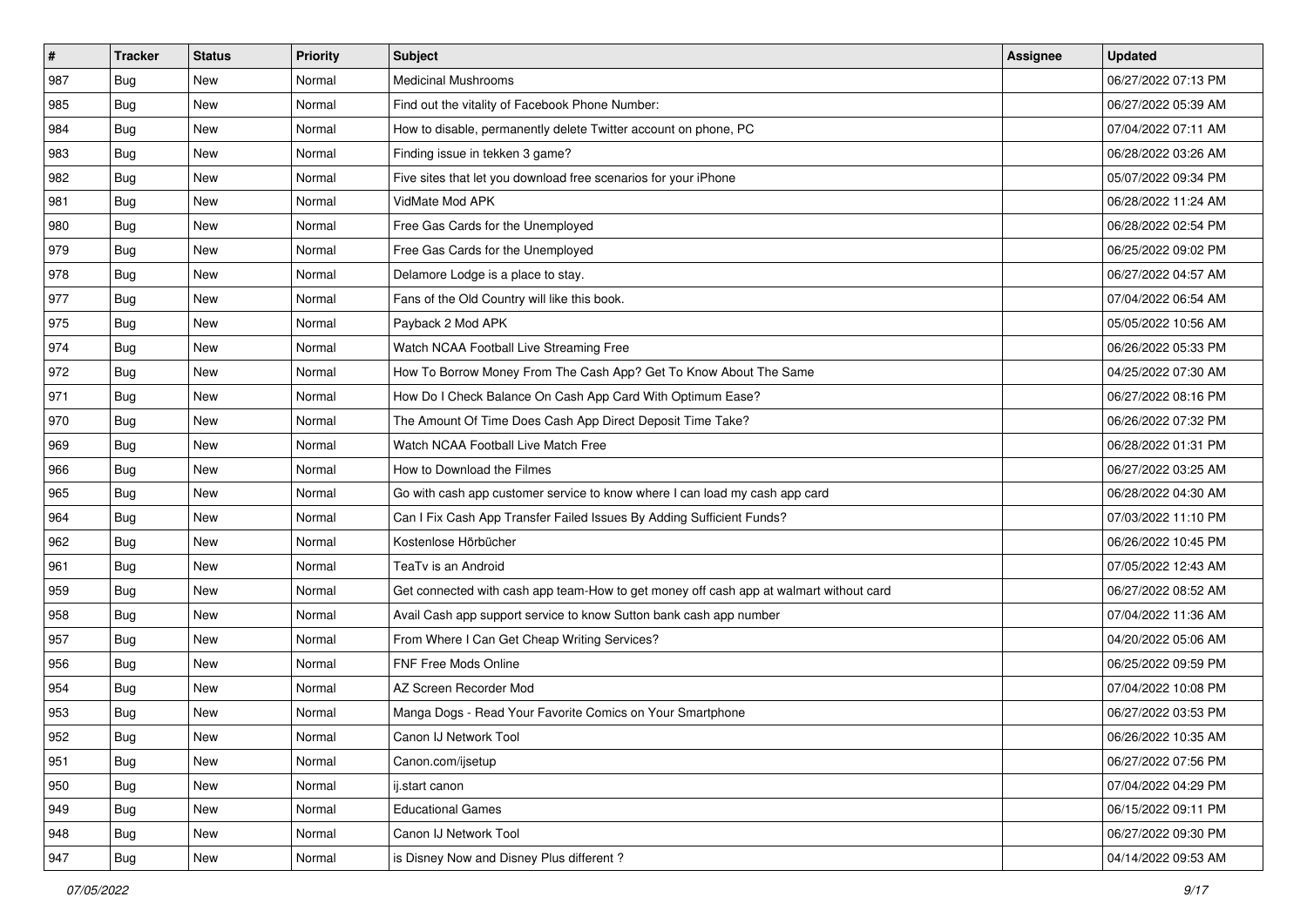| #   | <b>Tracker</b> | <b>Status</b> | <b>Priority</b> | <b>Subject</b>                                                                   | Assignee | <b>Updated</b>      |
|-----|----------------|---------------|-----------------|----------------------------------------------------------------------------------|----------|---------------------|
| 946 | <b>Bug</b>     | New           | Normal          | What is Plex and Is Plex Legal?                                                  |          | 06/26/2022 05:23 AM |
| 945 | <b>Bug</b>     | New           | Normal          | TikTok 18 Mod Apk For Your Android                                               |          | 04/13/2022 09:32 AM |
| 943 | <b>Bug</b>     | New           | Normal          | ij.start canon                                                                   |          | 04/13/2022 08:52 AM |
| 942 | <b>Bug</b>     | New           | Normal          | Canon IJ Network Tool                                                            |          | 04/13/2022 08:45 AM |
| 941 | Bug            | New           | Normal          | is Disney Now and Disney Plus different?                                         |          | 06/26/2022 12:10 PM |
| 940 | Bug            | New           | Normal          | What is Plex and Is Plex Legal?                                                  |          | 07/04/2022 07:54 PM |
| 935 | Bug            | New           | Normal          | MovieBox Pro Apk - Watch Movies and TV Shows on Your Android Phone               |          | 07/04/2022 03:38 AM |
| 934 | Bug            | New           | Normal          | MovieBox Pro Apk - Watch Movies and TV Shows on Your Android Phone               |          | 05/10/2022 11:01 AM |
| 933 | Bug            | New           | Normal          | How Can I Watch Movies on My Mobile Phone                                        |          | 06/24/2022 12:55 AM |
| 932 | <b>Bug</b>     | New           | Normal          | The best epic, long-playing PC games will consume days of your life.             |          | 05/15/2022 07:44 PM |
| 930 | Bug            | New           | Normal          | The best free games online                                                       |          | 04/12/2022 09:05 AM |
| 929 | <b>Bug</b>     | New           | Normal          | Canon IJ Network Tool                                                            |          | 04/12/2022 08:32 AM |
| 928 | Bug            | New           | Normal          | How Does Sutton Bank Cash App Customer Service Help In Answering Your Questions? |          | 04/12/2022 11:36 AM |
| 926 | Bug            | New           | Normal          | tavor 7                                                                          |          | 06/22/2022 05:08 PM |
| 925 | Bug            | New           | Normal          | tavor 7                                                                          |          | 06/15/2022 03:45 AM |
| 924 | Bug            | New           | Normal          | buy tec 9                                                                        |          | 04/11/2022 02:54 PM |
| 923 | Bug            | New           | Normal          | frenchies for sale                                                               |          | 04/11/2022 02:35 PM |
| 922 | Bug            | New           | Normal          | Why Is The Need For Assignment Writing Services?                                 |          | 07/04/2022 09:28 PM |
| 921 | Bug            | New           | Normal          | Canon IJ Network Tool                                                            |          | 04/11/2022 09:00 AM |
| 920 | Bug            | New           | Normal          | Where I Can Get Essay Writing Services?                                          |          | 04/11/2022 08:35 AM |
| 918 | Bug            | New           | Normal          | Antivirus for IOS                                                                |          | 06/16/2022 10:36 PM |
| 917 | Bug            | New           | Normal          | Random Person Sent Me Money on Cash App-find solution?                           |          | 04/09/2022 12:32 PM |
| 916 | Bug            | New           | Normal          | How long does it take to write a book?                                           |          | 04/07/2022 12:15 PM |
| 915 | Bug            | New           | Normal          | Finance dissertation writing                                                     |          | 04/07/2022 09:22 AM |
| 914 | Bug            | New           | Normal          | Wordle: how to play fashion games for free?                                      |          | 04/07/2022 08:30 AM |
| 913 | Bug            | New           | Normal          | Canon IJ Network Tool                                                            |          | 04/07/2022 06:21 AM |
| 912 | Bug            | New           | Normal          | Cuphead Mobile Game Review                                                       |          | 06/09/2022 10:14 AM |
| 911 | <b>Bug</b>     | New           | Normal          | Aluminum Windows & Doors                                                         |          | 04/06/2022 08:10 PM |
| 910 | Bug            | New           | Normal          | Each content looks unisize or not formated                                       |          | 04/06/2022 11:21 AM |
| 909 | Bug            | New           | Normal          | Toca Life World APK                                                              |          | 04/06/2022 04:52 AM |
| 908 | Bug            | New           | Normal          | Toca Life World APK                                                              |          | 04/06/2022 03:18 AM |
| 907 | Bug            | New           | Normal          | Canon IJ Network Tool                                                            |          | 04/04/2022 10:43 AM |
| 906 | <b>Bug</b>     | New           | Normal          | How To Change Cash App From Business To Personal Account For Any Reasons?        |          | 04/04/2022 09:57 AM |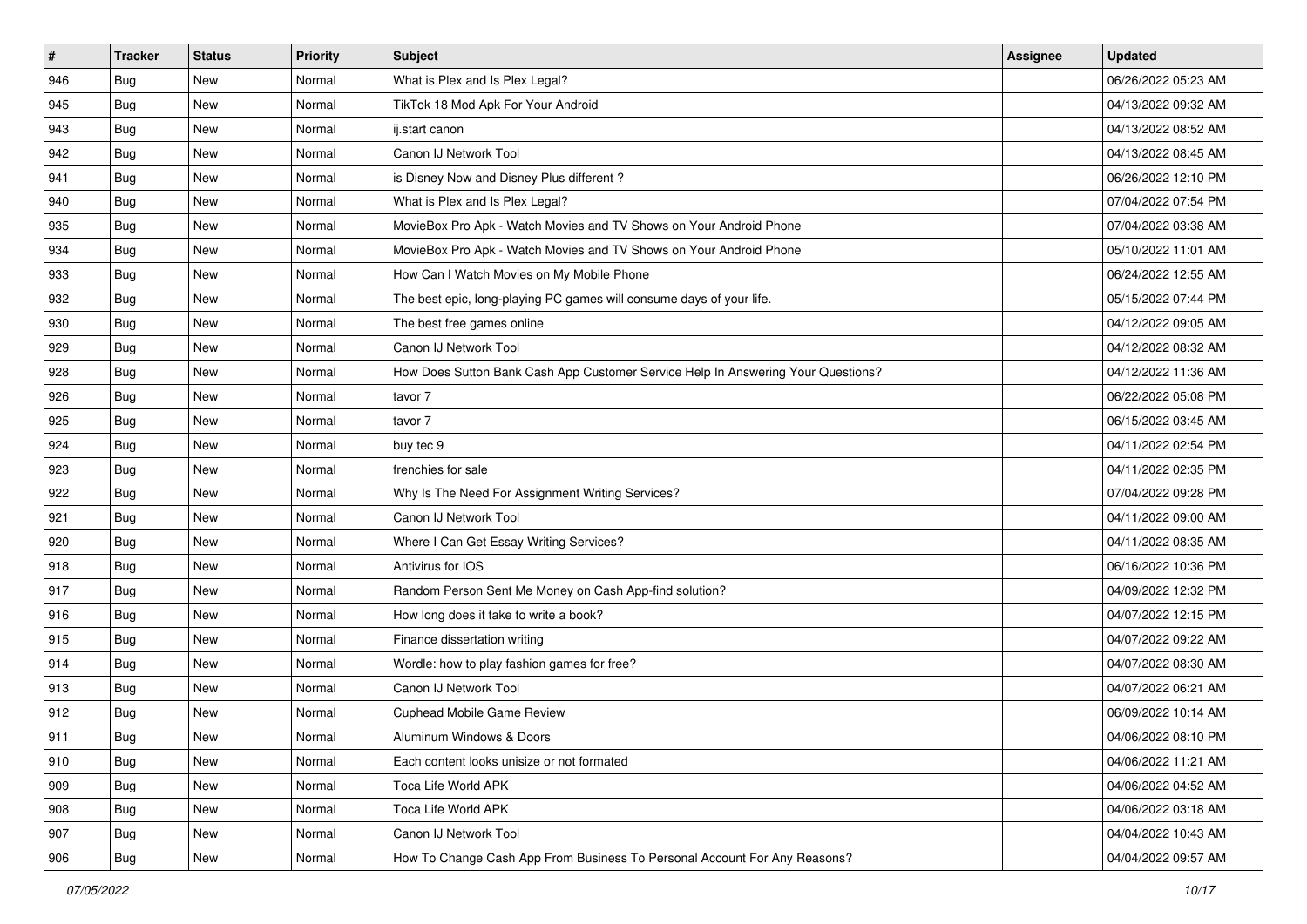| #   | <b>Tracker</b> | <b>Status</b> | <b>Priority</b> | <b>Subject</b>                                                              | Assignee | <b>Updated</b>      |
|-----|----------------|---------------|-----------------|-----------------------------------------------------------------------------|----------|---------------------|
| 905 | Bug            | New           | Normal          | MINI MILITIA MOD APK                                                        |          | 05/19/2022 01:54 PM |
| 898 | Bug            | New           | Normal          | Shadow Fight 2 Mod APK                                                      |          | 04/02/2022 09:17 AM |
| 895 | Bug            | <b>New</b>    | Normal          | Cash App Scams                                                              |          | 06/18/2022 02:36 PM |
| 893 | Bug            | New           | Normal          | klingeltone                                                                 |          | 04/13/2022 11:06 AM |
| 892 | Bug            | <b>New</b>    | Normal          | Good game                                                                   |          | 07/01/2022 10:25 AM |
| 891 | Bug            | New           | Normal          | The most interesting game today, have you tried it?                         |          | 04/01/2022 09:17 AM |
| 889 | Bug            | <b>New</b>    | Normal          | What is Plex and how it's work?                                             |          | 04/01/2022 09:14 AM |
| 888 | <b>Bug</b>     | New           | Normal          | Is the Fox News Channel on Roku free?                                       |          | 06/28/2022 06:58 PM |
| 887 | Bug            | New           | Normal          | What is Plex and how it's work?                                             |          | 04/01/2022 09:16 AM |
| 886 | Bug            | New           | Normal          | Is the Fox News Channel on Roku free?                                       |          | 07/03/2022 07:14 PM |
| 885 | Bug            | New           | Normal          | How to Install the Tele Latino App For Android                              |          | 03/28/2022 04:10 AM |
| 884 | Bug            | New           | Normal          | Why do Subway Surfers popular                                               |          | 04/01/2022 09:16 AM |
| 883 | Bug            | New           | Normal          | Langweilen Sie sich jemals bei der gleichen alten Schriftart auf Instagram? |          | 04/01/2022 09:16 AM |
| 882 | Bug            | New           | Normal          | How to change bank account on cash app?                                     |          | 04/01/2022 09:16 AM |
| 880 | Bug            | New           | Normal          | Why do Subway Surfers popular                                               |          | 04/01/2022 09:16 AM |
| 878 | Bug            | New           | Normal          | Wie ist instazoom hilfreich beim Herunterladen von Instagram-Profilbildern  |          | 04/08/2022 09:28 PM |
| 876 | Bug            | New           | Normal          | Download Full-Size Profile Pictures of Your Favorite Users With InstaDP     |          | 04/01/2022 09:12 AM |
| 875 | Bug            | New           | Normal          | Red ball game                                                               |          | 04/01/2022 09:15 AM |
| 874 | Bug            | New           | Normal          | Cómo descargar Minecraft Apk                                                |          | 06/26/2022 08:01 AM |
| 873 | Bug            | New           | Normal          | Klingeltöne mp3                                                             |          | 04/13/2022 11:03 AM |
| 872 | <b>Bug</b>     | New           | Normal          | Poppy Playtime Horror Game Free                                             |          | 04/01/2022 09:11 AM |
| 870 | Bug            | New           | Normal          | Mahjong Solitaire                                                           |          | 04/01/2022 09:12 AM |
| 869 | Bug            | <b>New</b>    | Normal          | Sonnerie Post Malone 2022                                                   |          | 04/13/2022 11:05 AM |
| 865 | Bug            | New           | Normal          | Canon IJ Printer Utility                                                    |          | 05/18/2022 07:24 PM |
| 864 | Bug            | <b>New</b>    | Normal          | Canon IJ Network Tool                                                       |          | 04/01/2022 09:14 AM |
| 863 | Bug            | New           | Normal          | Canon IJ Network Tool                                                       |          | 04/01/2022 09:12 AM |
| 862 | Bug            | <b>New</b>    | Normal          | none                                                                        |          | 04/01/2022 09:11 AM |
| 859 | I Bug          | New           | Normal          | Canon IJ Network Tool                                                       |          | 04/01/2022 09:13 AM |
| 857 | <b>Bug</b>     | New           | Normal          | Welcome to the world of classic retro games                                 |          | 04/01/2022 09:13 AM |
| 856 | Bug            | New           | Normal          | Online Classes Assistance Help For Student                                  |          | 04/01/2022 09:13 AM |
| 855 | <b>Bug</b>     | New           | Normal          | Online Classes Assistance Help For Student                                  |          | 04/01/2022 09:13 AM |
| 854 | <b>Bug</b>     | New           | Normal          | How To Resolve Password Problems Through Facebook Customer Service?         |          | 04/09/2022 06:11 PM |
| 853 | <b>Bug</b>     | New           | Normal          | what is dr laser                                                            |          | 04/01/2022 09:13 AM |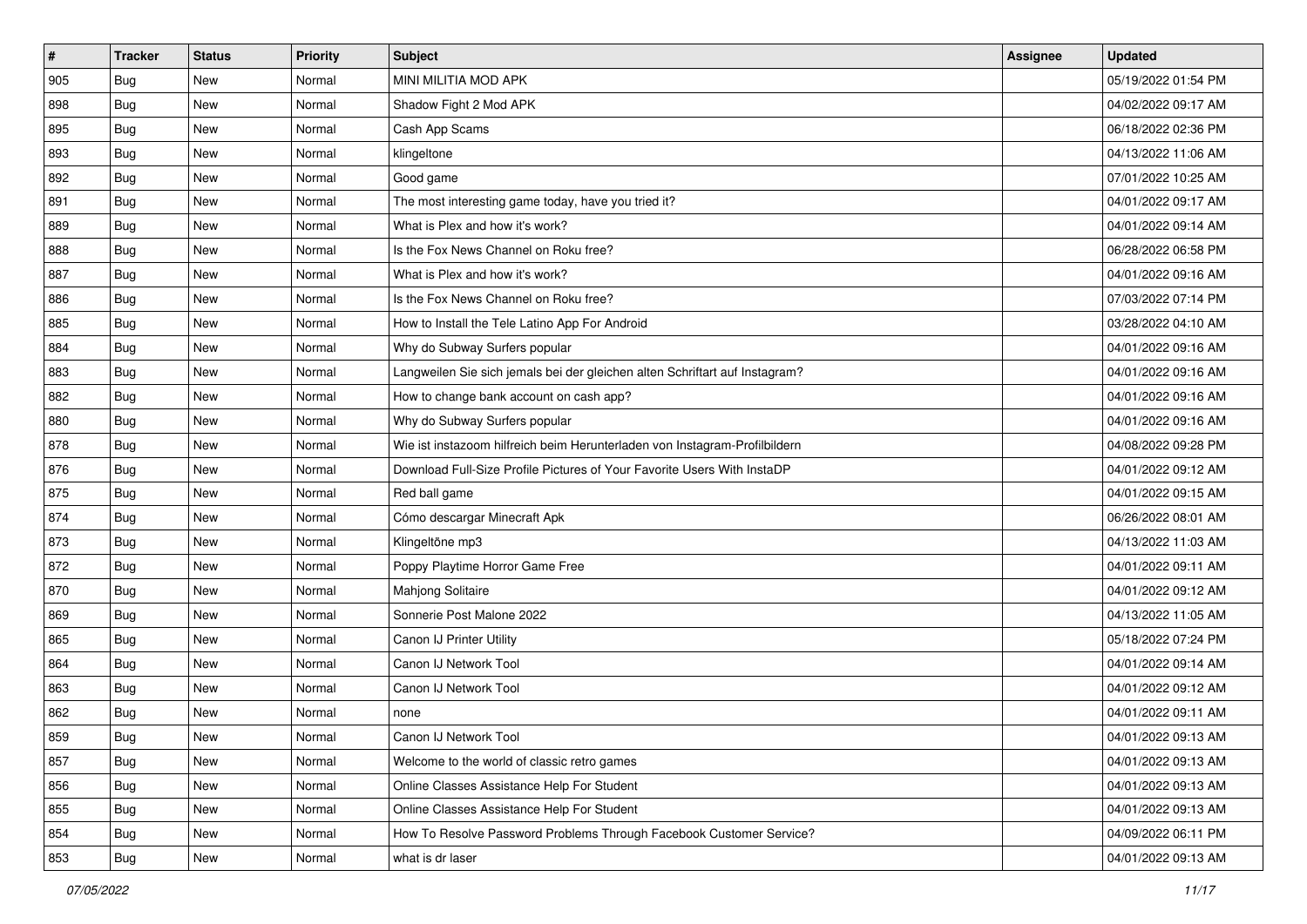| $\sharp$ | <b>Tracker</b> | <b>Status</b> | <b>Priority</b> | <b>Subject</b>                                                                   | Assignee | <b>Updated</b>      |
|----------|----------------|---------------|-----------------|----------------------------------------------------------------------------------|----------|---------------------|
| 852      | Bug            | New           | Normal          | How to cancel your French Bee flight within 24 hours?                            |          | 04/01/2022 09:13 AM |
| 851      | Bug            | <b>New</b>    | Normal          | Laden Sie den kostenlosen MP3-Klingelton für Ihr Mobiltelefon herunter           |          | 04/01/2022 09:14 AM |
| 850      | Bug            | New           | Normal          | Puppy Playtime APK Android                                                       |          | 04/01/2022 09:14 AM |
| 849      | Bug            | New           | Normal          | FutEmax App Apk - Watch Soccer, Fantasy Football, And More On Your Mobile Device |          | 04/01/2022 09:04 AM |
| 844      | Bug            | New           | Normal          | To know Chime Routing Number call on the helpline number                         |          | 04/01/2022 08:58 AM |
| 843      | Bug            | New           | Normal          | Canon IJ Network Tool                                                            |          | 04/01/2022 08:58 AM |
| 842      | Bug            | <b>New</b>    | Normal          | Join the fun game                                                                |          | 04/01/2022 08:58 AM |
| 841      | Bug            | New           | Normal          | How do I activate FOX NOW?                                                       |          | 04/01/2022 08:58 AM |
| 840      | Bug            | New           | Normal          | Is Tubi really free and legal?                                                   |          | 04/01/2022 08:58 AM |
| 839      | Bug            | New           | Normal          | How do I activate FOX NOW?                                                       |          | 04/01/2022 08:58 AM |
| 838      | <b>Bug</b>     | New           | Normal          | Celebrity Hunter Mod apk - Como instalá-lo                                       |          | 04/01/2022 08:58 AM |
| 836      | Bug            | New           | Normal          | What Is The Required Amount To Pay As Cash App Clearance Fee?                    |          | 04/01/2022 09:00 AM |
| 835      | Bug            | New           | Normal          | Build your strong army with Taming io                                            |          | 04/01/2022 08:59 AM |
| 834      | Bug            | New           | Normal          | Grasp the secret to relieve stress and fatigue                                   |          | 04/01/2022 08:57 AM |
| 833      | Bug            | New           | Normal          | Does Direct Deposit Hit Chime- seek Chime Customer Service                       |          | 04/01/2022 08:59 AM |
| 832      | Bug            | New           | Normal          | Choque Royale Mod Apk                                                            |          | 04/01/2022 08:59 AM |
| 831      | Bug            | New           | Normal          | Build and shoot                                                                  |          | 05/29/2022 04:47 PM |
| 830      | Bug            | New           | Normal          | Poppy Playtime APK                                                               |          | 06/27/2022 10:31 PM |
| 828      | Bug            | New           | Normal          | Nursery management                                                               |          | 06/28/2022 12:10 PM |
| 827      | Bug            | <b>New</b>    | Normal          | Come To Know The Required Steps To Unlock Cash App Account                       |          | 04/01/2022 08:59 AM |
| 826      | Bug            | New           | Normal          | How to Dowload MXL TV Premium                                                    |          | 05/26/2022 03:34 PM |
| 825      | Bug            | <b>New</b>    | Normal          | Lucky Patcher Download                                                           |          | 06/26/2022 06:09 PM |
| 822      | Bug            | New           | Normal          | Dowload Your Boyfriend Game                                                      |          | 07/04/2022 11:40 AM |
| 821      | <b>Bug</b>     | New           | Normal          | Nicoo - A Review of the Popular Battle Royale Game                               |          | 06/28/2022 08:30 AM |
| 820      | Bug            | New           | Normal          | Metal Slug Apk para Android                                                      |          | 07/04/2022 09:47 AM |
| 819      | Bug            | New           | Normal          | Metal Slug Apk para Android                                                      |          | 06/27/2022 09:35 AM |
| 817      | Bug            | <b>New</b>    | Normal          | Pacman 30th Anniversary                                                          |          | 07/03/2022 11:23 PM |
| 816      | <b>Bug</b>     | New           | Normal          | Play Scribble io fun with everyone                                               |          | 07/02/2022 10:43 AM |
| 811      | <b>Bug</b>     | New           | Normal          | Canon IJ Network Tool                                                            |          | 07/03/2022 03:22 PM |
| 809      | Bug            | New           | Normal          | Smash Karts - immerse yourself in the exciting race                              |          | 07/04/2022 07:42 PM |
| 808      | <b>Bug</b>     | New           | Normal          | Sinnvolle Guten-Morgen-Grüße                                                     |          | 07/03/2022 07:27 PM |
| 807      | <b>Bug</b>     | New           | Normal          | 1v1Battle is a strategic action 'Build and shoot' game                           |          | 06/27/2022 06:52 AM |
| 804      | <b>Bug</b>     | New           | Normal          | Review                                                                           |          | 07/03/2022 10:51 PM |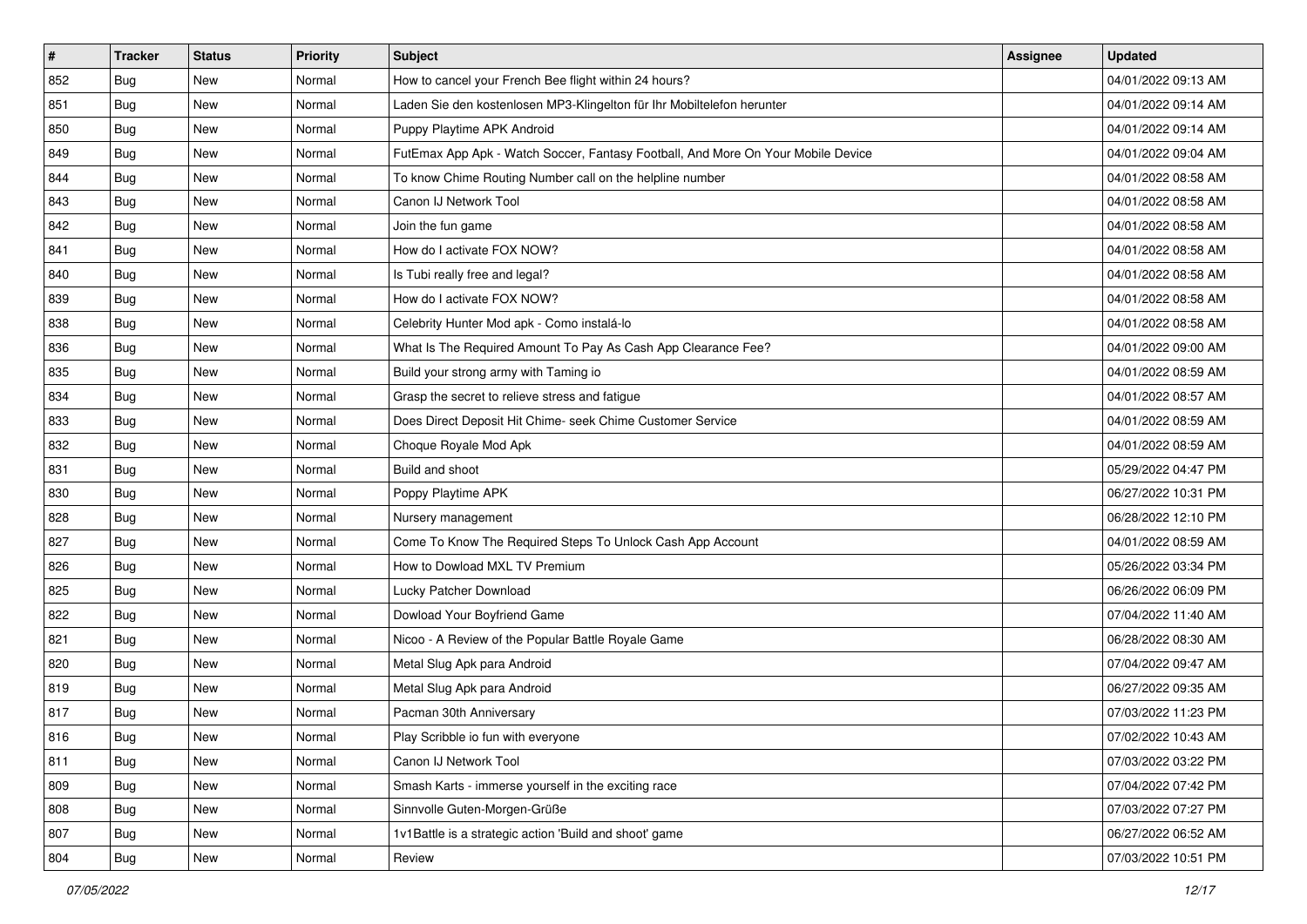| $\vert$ # | <b>Tracker</b> | <b>Status</b> | <b>Priority</b> | <b>Subject</b>                                                                | Assignee | <b>Updated</b>      |
|-----------|----------------|---------------|-----------------|-------------------------------------------------------------------------------|----------|---------------------|
| 802       | Bug            | New           | Normal          | Who Is an ETL Engineer                                                        |          | 07/02/2022 06:40 AM |
| 801       | Bug            | New           | Normal          | Who Is an ETL Engineer                                                        |          | 07/02/2022 05:26 AM |
| 800       | Bug            | New           | Normal          | Who Is an ETL Engineer                                                        |          | 07/03/2022 02:50 AM |
| 799       | Bug            | New           | Normal          | Who Is an ETL Engineer                                                        |          | 07/04/2022 10:42 AM |
| 798       | Bug            | New           | Normal          | Who Is an ETL Engineer                                                        |          | 07/04/2022 09:00 PM |
| 796       | <b>Bug</b>     | New           | Normal          | How Does Cash App ++ actually work and What is the process of it              |          | 07/02/2022 11:27 PM |
| 795       | Bug            | New           | Normal          | Drift Boss - Exciting Race                                                    |          | 06/26/2022 06:32 PM |
| 792       | Bug            | New           | Normal          | What is Google Camera Mod?                                                    |          | 06/27/2022 10:20 AM |
| 791       | Bug            | New           | Normal          | Samsnung TV Plus is not working                                               |          | 04/01/2022 09:03 AM |
| 790       | Bug            | New           | Normal          | My app                                                                        |          | 04/01/2022 09:03 AM |
| 789       | <b>Bug</b>     | New           | Normal          | Full version                                                                  |          | 07/04/2022 01:29 PM |
| 788       | Bug            | New           | Normal          | Intro Maker Mod APK                                                           |          | 07/04/2022 05:14 AM |
| 787       | Bug            | New           | Normal          | Assured Assignment Help                                                       |          | 07/04/2022 06:28 AM |
| 786       | Bug            | New           | Normal          | Best Assignment Help in Australia & UK                                        |          | 07/02/2022 01:03 PM |
| 785       | Bug            | New           | Normal          | How To Get Money Off Cash App Without Card Or With A Card?                    |          | 07/02/2022 07:16 AM |
| 784       | Bug            | New           | Normal          | How To Add Money On Cash App Card And Check The Funds?                        |          | 07/04/2022 01:54 PM |
| 783       | Bug            | New           | Normal          | How Do I Determine The Reasons And Solutions To Fix Cash App Transfer Failed? |          | 07/04/2022 06:20 PM |
| 782       | Bug            | New           | Normal          | Comment faire une sonnerie téléphonique                                       |          | 07/03/2022 09:43 AM |
| 781       | Bug            | New           | Normal          | Free Whatsapp Group to Join                                                   |          | 07/02/2022 07:28 AM |
| 777       | Bug            | New           | Normal          | Obtain driving instructions using Google Maps.                                |          | 07/05/2022 01:19 AM |
| 776       | Bug            | New           | Normal          | Wibargain                                                                     |          | 07/02/2022 09:26 AM |
| 775       | <b>Bug</b>     | New           | Normal          | cash app                                                                      |          | 02/14/2022 08:20 AM |
| 774       | Bug            | New           | Normal          | Follow proper initiatives                                                     |          | 07/01/2022 04:41 PM |
| 773       | <b>Bug</b>     | New           | Normal          | Spades - Play online free                                                     |          | 07/02/2022 08:02 AM |
| 772       | Bug            | New           | Normal          | united airlines baggage policy                                                |          | 07/04/2022 12:27 AM |
| 771       | Bug            | New           | Normal          | united airlines baggage policy                                                |          | 07/03/2022 10:28 AM |
| 770       | Bug            | New           | Normal          | Canon IJ Network Tool                                                         |          | 07/04/2022 11:49 PM |
| 769       | <b>Bug</b>     | New           | Normal          | check my cash app                                                             |          | 07/04/2022 06:14 AM |
| 768       | Bug            | New           | Normal          | Where can you buy best jackets online?                                        |          | 07/04/2022 04:44 PM |
| 767       | Bug            | New           | Normal          | apkmod                                                                        |          | 07/03/2022 11:02 AM |
| 766       | Bug            | New           | Normal          | Pobreflix Mod APK Review                                                      |          | 07/04/2022 09:29 PM |
| 765       | Bug            | New           | Normal          | Follow proper initiatives to check my cash app                                |          | 07/04/2022 07:06 PM |
| 764       | <b>Bug</b>     | New           | Normal          | What is available to see what I can watch HBO Max?                            |          | 07/04/2022 12:11 PM |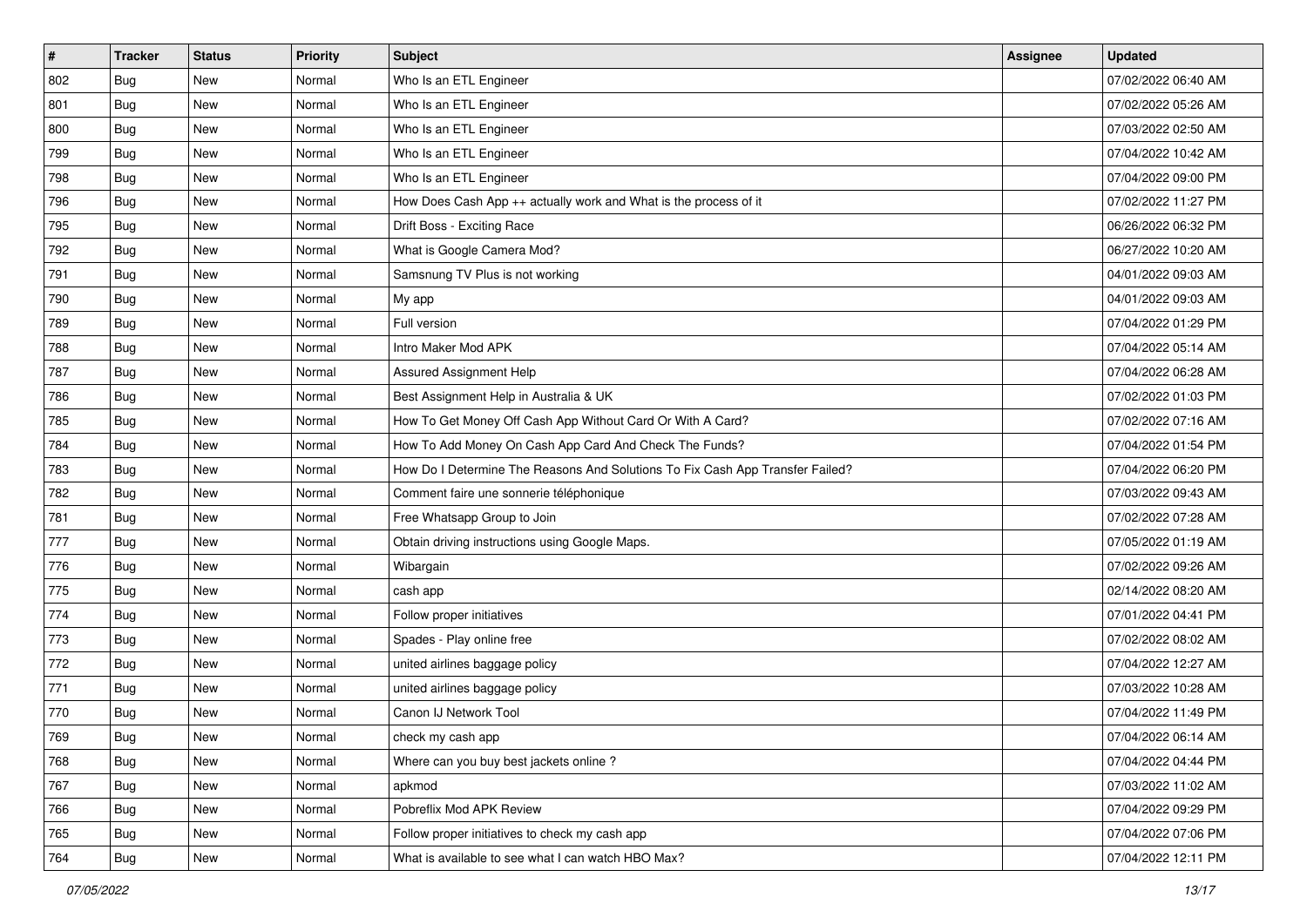| $\vert$ # | <b>Tracker</b> | <b>Status</b> | <b>Priority</b> | Subject                                                                                             | <b>Assignee</b> | <b>Updated</b>      |
|-----------|----------------|---------------|-----------------|-----------------------------------------------------------------------------------------------------|-----------------|---------------------|
| 762       | Bug            | New           | Normal          | How To Add Money To A Cash App Card If Struggling With Low Amount?                                  |                 | 06/29/2022 10:53 AM |
| 760       | Bug            | New           | Normal          | apkmod                                                                                              |                 | 06/27/2022 04:13 PM |
| 758       | Bug            | New           | Normal          | How Do I Study Consistently For Hours?                                                              |                 | 06/27/2022 12:49 AM |
| 757       | Bug            | New           | Normal          | Why Is Issue of Car Maintenance so Famous for the Consumers?                                        |                 | 04/01/2022 09:01 AM |
| 754       | Bug            | New           | Normal          | Cómo descargar tonos gratis de teléfono celular                                                     |                 | 06/26/2022 01:56 PM |
| 753       | Bug            | New           | Normal          | onlineessaygrader                                                                                   |                 | 06/28/2022 05:55 AM |
| 752       | Bug            | New           | Normal          | Plagerism checker                                                                                   |                 | 06/26/2022 06:33 PM |
| 750       | Bug            | New           | Normal          | Create a Report Template                                                                            |                 | 07/04/2022 04:40 PM |
| 749       | Bug            | New           | Normal          | The Best Bubble Shooter Game for Android                                                            |                 | 06/26/2022 12:12 PM |
| 748       | Bug            | New           | Normal          | Il y a quelques façons d'obtenir des sonneries gratuites pour votre iPhone                          |                 | 06/26/2022 11:24 PM |
| 747       | <b>Bug</b>     | New           | Normal          | How to Install Tyflex Plus on Your Android Device                                                   |                 | 07/03/2022 07:14 PM |
| 744       | Bug            | New           | Normal          | <b>Pixel Survive</b>                                                                                |                 | 06/28/2022 05:13 AM |
| 743       | Bug            | New           | Normal          | They promote 'pixel art' contests and a 'game jam' related to the work and figure of Carlos Casares |                 | 06/28/2022 12:04 PM |
| 742       | Bug            | New           | Normal          | How Long Does Cash App Support Take To Respond For A Better Support?                                |                 | 07/04/2022 11:48 PM |
| 741       | Bug            | New           | Normal          | <b>Blockchain Technology Solutions</b>                                                              |                 | 06/26/2022 02:19 AM |
| 739       | Bug            | New           | Normal          | law dissertation help                                                                               |                 | 06/27/2022 06:12 PM |
| 738       | Bug            | New           | Normal          | How Much Amount Do I Get Using The Referral Code For Cash App?                                      |                 | 06/27/2022 03:58 PM |
| 737       | Bug            | New           | Normal          | How Do I Talk To A Live Person At Facebook If Anything Is Doubtful?                                 |                 | 06/27/2022 09:59 PM |
| 736       | Bug            | New           | Normal          | I Want to Edit in My Website (transfer-factor.net) Unfortunately, Unable to Edit It                 |                 | 06/24/2022 07:32 AM |
| 735       | Bug            | New           | Normal          | A quick fix of how to get money back from cash app stocks                                           |                 | 07/04/2022 06:49 PM |
| 734       | Bug            | New           | Normal          | DR. STRANGE: Multiverse of Scheduling Madness!                                                      |                 | 06/28/2022 07:07 AM |
| 733       | Bug            | New           | Normal          | How does one go about getting a book deal?                                                          |                 | 06/28/2022 06:35 PM |
| 732       | Bug            | New           | Normal          | Get rectifications steps about why cash app transfer failed                                         |                 | 07/04/2022 12:38 PM |
| 731       | <b>Bug</b>     | New           | Normal          | Avail Of Cash App Customer Service If Unable To Down Cash App Mobile App?                           |                 | 06/25/2022 08:36 PM |
| 730       | Bug            | New           | Normal          | Canon IJ Network Tool                                                                               |                 | 06/26/2022 05:51 PM |
| 729       | Bug            | New           | Normal          | Canon IJ Network Tool                                                                               |                 | 06/28/2022 01:10 PM |
| 728       | Bug            | New           | Normal          | Will Cash App refund money if scammed? Hitches With Optimum Ease                                    |                 | 06/26/2022 06:15 AM |
| 726       | <b>Bug</b>     | New           | Normal          | Mobile Application Development Services                                                             |                 | 06/30/2022 08:49 PM |
| 724       | <b>Bug</b>     | New           | Normal          | Dial Chime Customer support number for a quick response                                             |                 | 07/04/2022 12:55 PM |
| 721       | <b>Bug</b>     | New           | Normal          | Cómo instalar un Mod Apk                                                                            |                 | 07/03/2022 04:55 PM |
| 720       | Bug            | New           | Normal          | How does Cash App Phone Number provide a quick treatment?                                           |                 | 07/04/2022 12:42 PM |
| 719       | Bug            | New           | Normal          | How Do I Send \$5000 Through Cash App Account With Ease?                                            |                 | 07/03/2022 02:41 PM |
| 717       | <b>Bug</b>     | New           | Normal          | Disney Plus Apk - Watch Movies and TV Shows on Your Device                                          |                 | 07/04/2022 05:53 PM |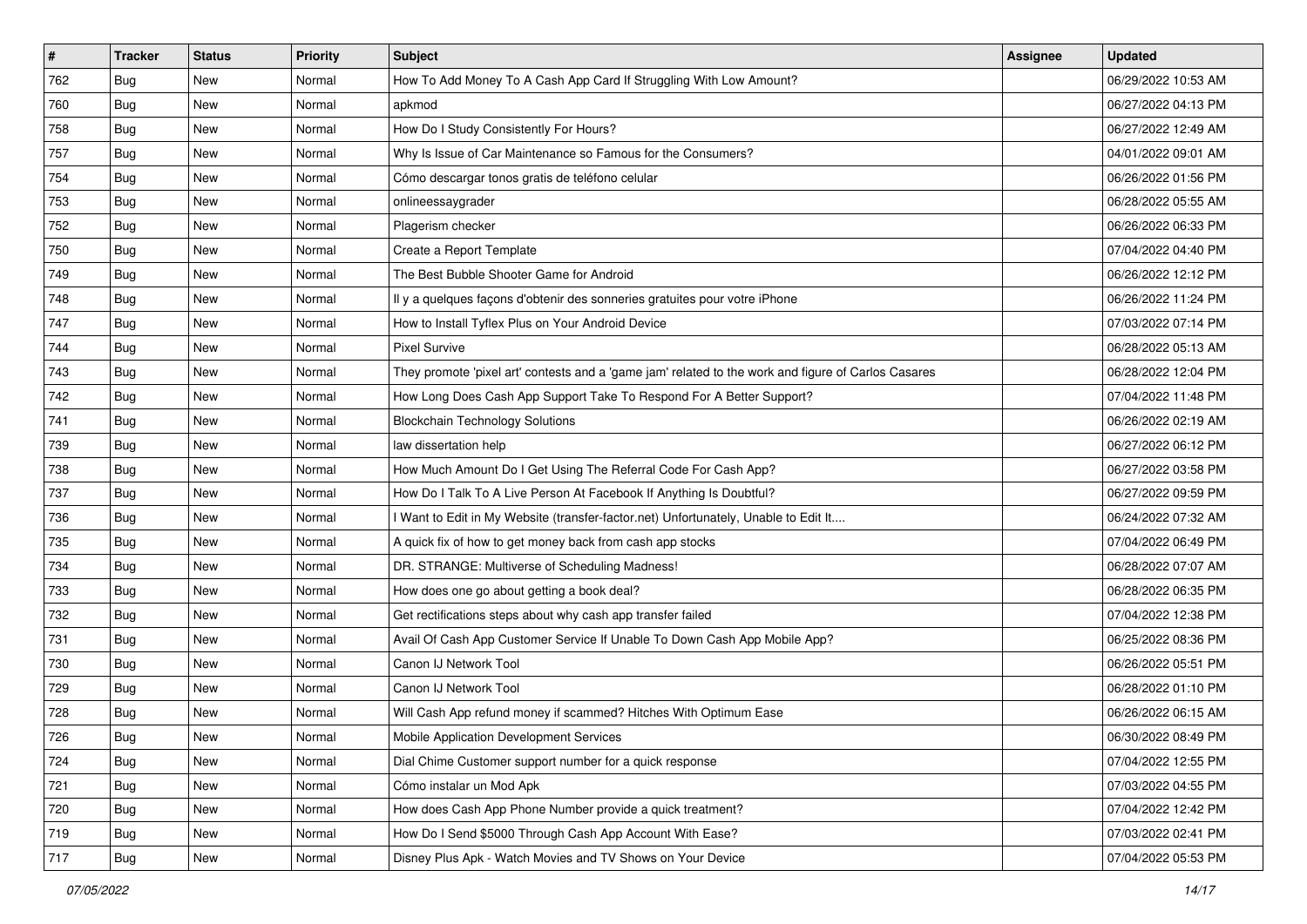| $\sharp$ | <b>Tracker</b> | <b>Status</b> | <b>Priority</b> | Subject                                                                      | Assignee | <b>Updated</b>      |
|----------|----------------|---------------|-----------------|------------------------------------------------------------------------------|----------|---------------------|
| 716      | Bug            | New           | Normal          | La celebración de un BabyShower.                                             |          | 07/04/2022 08:36 AM |
| 715      | Bug            | <b>New</b>    | Normal          | Puppy Playtime Descargar gratis                                              |          | 07/02/2022 05:29 PM |
| 714      | Bug            | New           | Normal          | Cuevana 3 Premium - Enjoy Your Favorite Movies and TV Shows on Your Smart TV |          | 07/04/2022 08:46 PM |
| 712      | Bug            | <b>New</b>    | Normal          | Tips and Tricks                                                              |          | 07/04/2022 07:57 PM |
| 711      | Bug            | <b>New</b>    | Normal          | Human Fall Flat Apk Download                                                 |          | 07/01/2022 01:14 AM |
| 710      | Bug            | New           | Normal          | Take Necessary Assistance If You Are Unable Activate Cash App Card           |          | 07/04/2022 04:59 PM |
| 709      | Bug            | <b>New</b>    | Normal          | How To Load Cash App Card At Walmart Without Having To Face Any Hassle?      |          | 07/02/2022 09:51 PM |
| 708      | Bug            | New           | Normal          | Efficient ways to proceed with the cash app dispute process?                 |          | 06/29/2022 10:24 AM |
| 706      | Bug            | <b>New</b>    | Normal          | How Can You Cancel A Cash App Payment Without Any Prior Information?         |          | 06/26/2022 09:13 AM |
| 705      | Bug            | <b>New</b>    | Normal          | wuxiaworld                                                                   |          | 07/04/2022 10:20 AM |
| 704      | <b>Bug</b>     | New           | Normal          | Reach support team of Chime Customer Service for instant help                |          | 07/03/2022 12:04 AM |
| 703      | Bug            | New           | Normal          | For real-time help, dial Facebook customer service number                    |          | 07/02/2022 07:08 PM |
| 702      | Bug            | New           | Normal          | Avail Chime Customer Service to know How To Get Chime Bank Statement         |          | 07/04/2022 05:58 AM |
| 701      | Bug            | New           | Normal          | Why Law Essay Helper UK is Necessary?                                        |          | 07/03/2022 11:15 AM |
| 700      | Bug            | <b>New</b>    | Normal          | Cómo descargar Poppy Playtime                                                |          | 04/01/2022 09:30 AM |
| 699      | Bug            | New           | Normal          | Would you be able to utilize Cash App Twitch?                                |          | 07/04/2022 06:49 PM |
| 697      | Bug            | <b>New</b>    | Normal          | How to Descargar Pura TV For Android                                         |          | 07/02/2022 11:53 AM |
| 696      | Bug            | <b>New</b>    | Normal          | How to Install the TuMangaOnline App                                         |          | 07/04/2022 06:57 AM |
| 695      | Bug            | New           | Normal          | Refer Listas IPTV Apk                                                        |          | 07/04/2022 02:19 AM |
| 692      | Bug            | <b>New</b>    | Normal          | Esports 888b                                                                 |          | 07/02/2022 11:10 AM |
| 691      | Bug            | New           | Normal          | tea garden dublin                                                            |          | 04/01/2022 09:31 AM |
| 690      | <b>Bug</b>     | <b>New</b>    | Normal          | campervan hire                                                               |          | 07/02/2022 07:35 AM |
| 689      | Bug            | <b>New</b>    | Normal          | How to use twitch.tv/activate?                                               |          | 07/04/2022 12:58 PM |
| 688      | <b>Bug</b>     | New           | Normal          | How to use twitch.tv/activate?                                               |          | 07/03/2022 01:23 AM |
| 687      | Bug            | New           | Normal          | How to use twitch.tv/activate?                                               |          | 07/04/2022 11:40 PM |
| 686      | Bug            | <b>New</b>    | Normal          | Welcome To The Most Demandable Mahipalpur Escorts Agency                     |          | 07/03/2022 07:46 PM |
| 684      | <b>Bug</b>     | New           | Normal          | Difference between paper map and online map                                  |          | 07/04/2022 05:03 AM |
| 682      | <b>Bug</b>     | New           | Normal          | Does Facebook customer service live chat allow to speak with someone?        |          | 07/03/2022 03:46 AM |
| 679      | <b>Bug</b>     | New           | Normal          | Word Finder helps you to play word games better                              |          | 04/01/2022 09:34 AM |
| 678      | <b>Bug</b>     | New           | Normal          | How to be a winner in buidnow gg                                             |          | 07/02/2022 01:45 PM |
| 677      | <b>Bug</b>     | New           | Normal          | Logo Design Services Near Me                                                 |          | 07/05/2022 12:15 AM |
| 676      | <b>Bug</b>     | New           | Normal          | Does Facebook customer service live chat allow to speak with someone?        |          | 04/01/2022 09:39 AM |
| 675      | <b>Bug</b>     | New           | Normal          | What Are Smart Tactics To Fix Cash App Transfer Failed Hurdles?              |          | 06/27/2022 09:51 AM |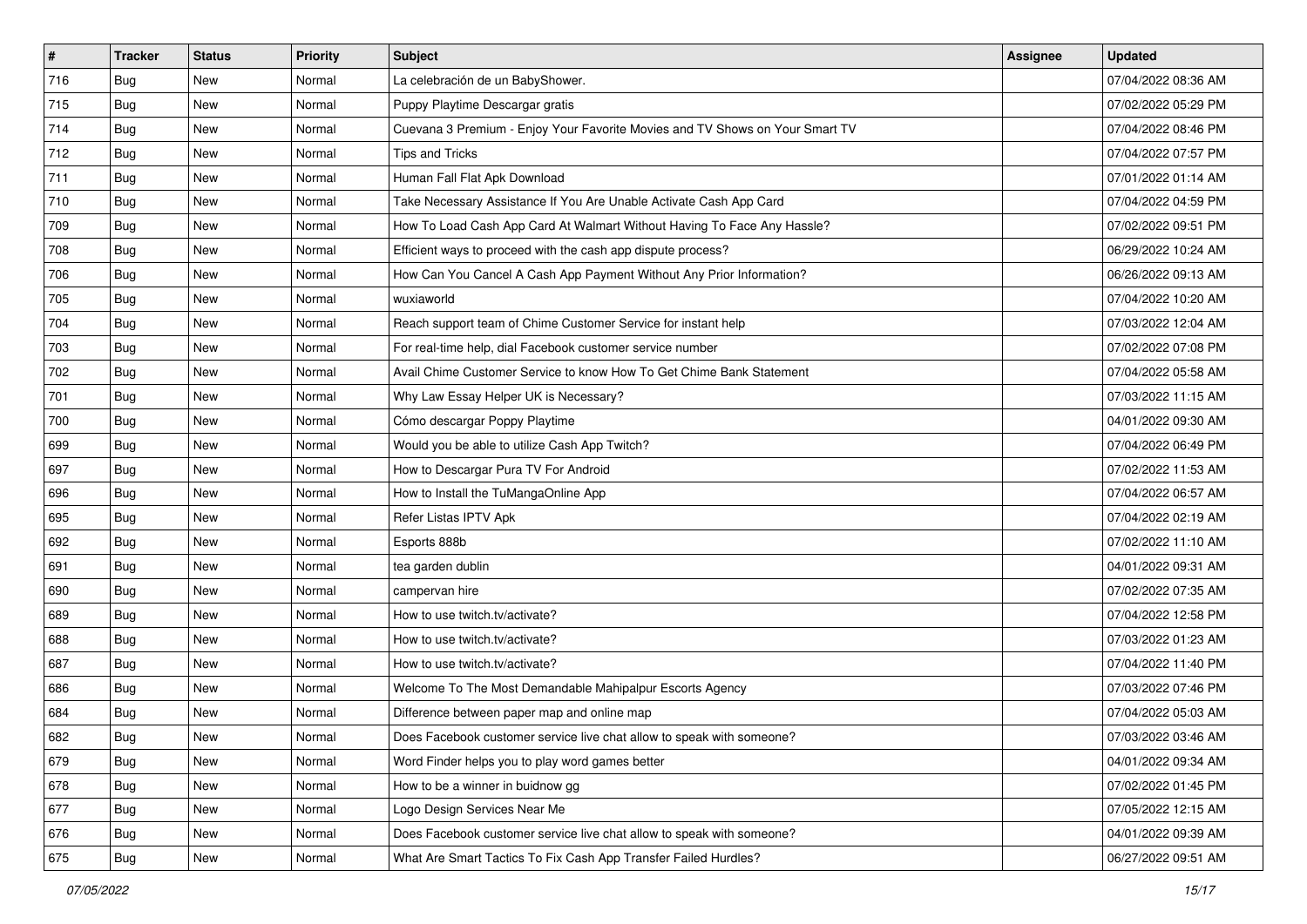| $\sharp$ | <b>Tracker</b> | <b>Status</b> | <b>Priority</b> | <b>Subject</b>                                                                   | Assignee | <b>Updated</b>      |
|----------|----------------|---------------|-----------------|----------------------------------------------------------------------------------|----------|---------------------|
| 673      | Bug            | New           | Normal          | Learn the basics of pixel art - Clear grid                                       |          | 07/01/2022 01:56 PM |
| 672      | Bug            | New           | Normal          | The easiest way to delete ringtones on iPhone                                    |          | 07/04/2022 01:22 PM |
| 670      | Bug            | <b>New</b>    | Normal          | JTWhatsApp Apk - The New and Improved WhatsApp                                   |          | 07/04/2022 03:20 PM |
| 668      | Bug            | New           | Normal          | Get to know Cash App Refund Process here                                         |          | 06/29/2022 07:21 AM |
| 667      | Bug            | <b>New</b>    | Normal          | What Is a Ringtone?                                                              |          | 07/04/2022 09:55 AM |
| 666      | Bug            | New           | Normal          | 470+ pages à colorier de Noël                                                    |          | 07/02/2022 05:51 AM |
| 664      | Bug            | <b>New</b>    | Normal          | Tea TV Apk Download - The Best Way to Watch Movies Offline                       |          | 07/03/2022 03:24 PM |
| 662      | Bug            | New           | Normal          | Oreo TV Download - The Easiest Way to Watch Live TV                              |          | 07/03/2022 01:01 PM |
| 661      | Bug            | New           | Normal          | Turbo VPN MOD APK Download                                                       |          | 07/03/2022 05:34 AM |
| 660      | Bug            | <b>New</b>    | Normal          | Anchovies Nutrition Facts And Health Benefits                                    |          | 04/01/2022 09:40 AM |
| 659      | Bug            | New           | Normal          | Olive Oil Properties And Health Benefits                                         |          | 07/04/2022 06:06 PM |
| 658      | Bug            | New           | Normal          | Watermelon Nutrition Facts And Health Benefits                                   |          | 07/04/2022 09:16 PM |
| 657      | Bug            | New           | Normal          | Coconut Nutrition Facts And Health Benefits                                      |          | 07/04/2022 11:24 AM |
| 656      | Bug            | <b>New</b>    | Normal          | Kiwi Nutrition Facts And Health Benefits                                         |          | 07/02/2022 03:44 PM |
| 655      | Bug            | New           | Normal          | <b>Eggplant Health Benefits</b>                                                  |          | 07/03/2022 02:18 AM |
| 653      | Bug            | <b>New</b>    | Normal          | Jujube (Jinjoles): Properties And Health Benefits                                |          | 07/02/2022 08:17 PM |
| 652      | Bug            | New           | Normal          | <b>Sesame Health Benefits</b>                                                    |          | 07/03/2022 12:28 PM |
| 651      | Bug            | New           | Normal          | Salmon Health Benefits                                                           |          | 07/02/2022 12:54 PM |
| 650      | Bug            | New           | Normal          | <b>Cherries Health Benefits</b>                                                  |          | 07/01/2022 03:20 PM |
| 645      | Bug            | New           | Normal          | thong tin chinh xac nhat hom nay                                                 |          | 07/02/2022 10:14 AM |
| 644      | <b>Bug</b>     | New           | Normal          | <b>TeaTV App Review</b>                                                          |          | 06/27/2022 11:47 AM |
| 643      | Bug            | New           | Normal          | Oreo TV Apk Download                                                             |          | 07/02/2022 12:05 PM |
| 642      | Bug            | <b>New</b>    | Normal          | thong tin thoi tiet ngay hom nay                                                 |          | 07/04/2022 12:09 AM |
| 641      | Bug            | New           | Normal          | Get Best Economics Dissertation Writing Service                                  |          | 06/25/2022 10:04 AM |
| 640      | Bug            | <b>New</b>    | Normal          | play game with me                                                                |          | 07/03/2022 03:41 PM |
| 639      | Bug            | New           | Normal          | thong tin chinh xac                                                              |          | 07/04/2022 03:54 AM |
| 638      | Bug            | New           | Normal          | Run 3 game                                                                       |          | 07/04/2022 09:49 PM |
| 636      | i Bug          | New           | Normal          | What is the most popular furniture color?                                        |          | 07/04/2022 08:31 PM |
| 635      | <b>Bug</b>     | New           | Normal          | Buy Steroids Online with OurMedicnes.com   Best Quality Steroids                 |          | 07/04/2022 04:39 PM |
| 634      | Bug            | New           | Normal          | Buy Vidalista Tablets (Tadalafil) at [\$25 OFF + Free Shipping] Vidalistatablets |          | 07/04/2022 02:31 AM |
| 633      | <b>Bug</b>     | New           | Normal          | How i can i solve my issue                                                       |          | 04/01/2022 09:38 AM |
| 632      | Bug            | New           | Normal          | CheapestMedsShop   100% Safe Medicines Online in UK & AUS.                       |          | 07/02/2022 05:41 AM |
| 631      | <b>Bug</b>     | New           | Normal          | How Can I Load Cash App Card at Walmart straight away?                           |          | 06/26/2022 04:07 PM |